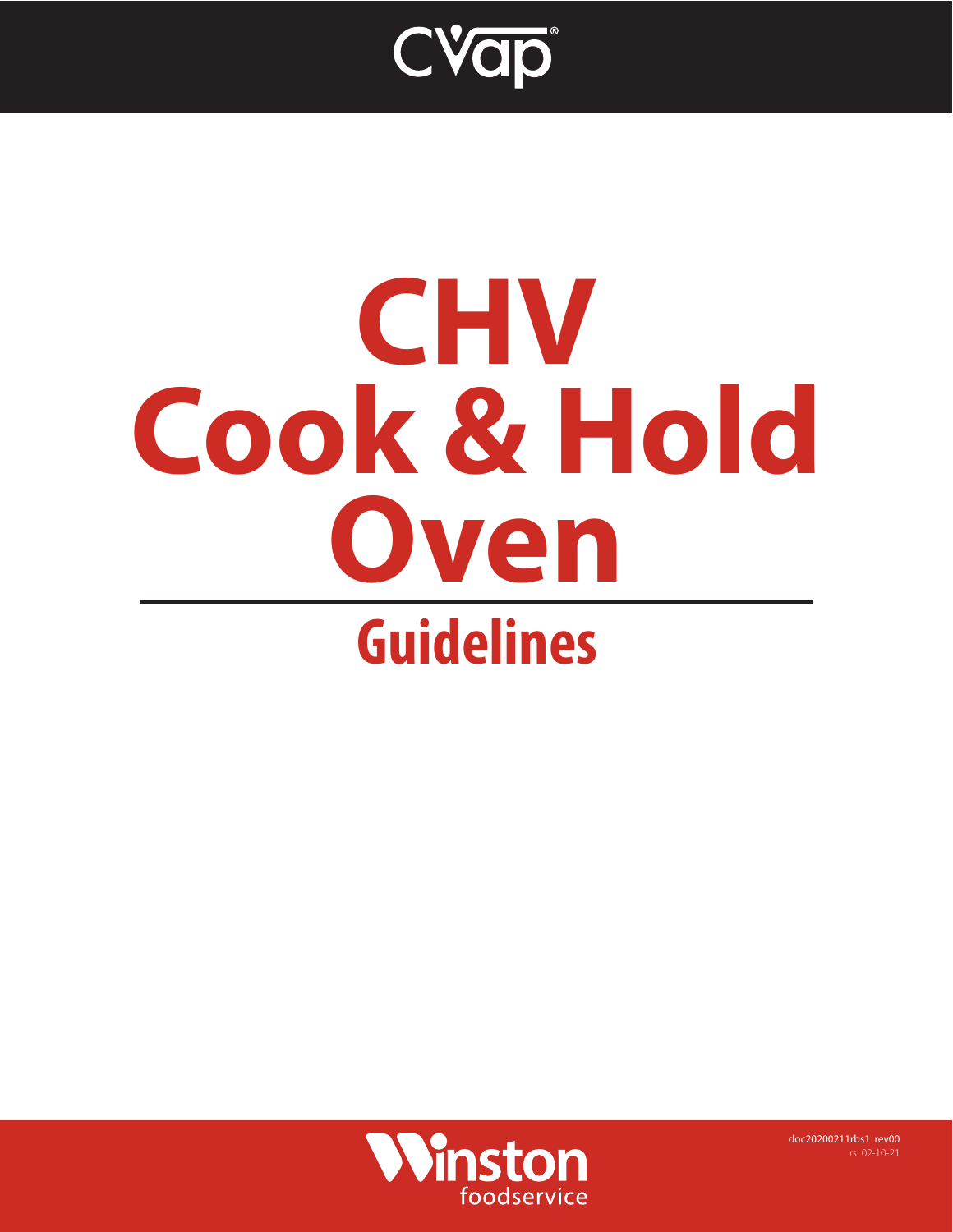#### **Table of Contents**

| <b>Definitions</b>            | 3        |
|-------------------------------|----------|
| <b>Guidelines</b>             |          |
| <b>Baking</b>                 | 4        |
| <b>Braising</b>               | $5-6$    |
| Poaching, Confit, & Steaming  |          |
| Proofing                      |          |
| Retherming                    | 8        |
| <b>Roasting/Slow Roasting</b> | $9 - 13$ |
| <b>Sous Vide</b>              | 13       |
| <b>Steaming</b>               | 14       |

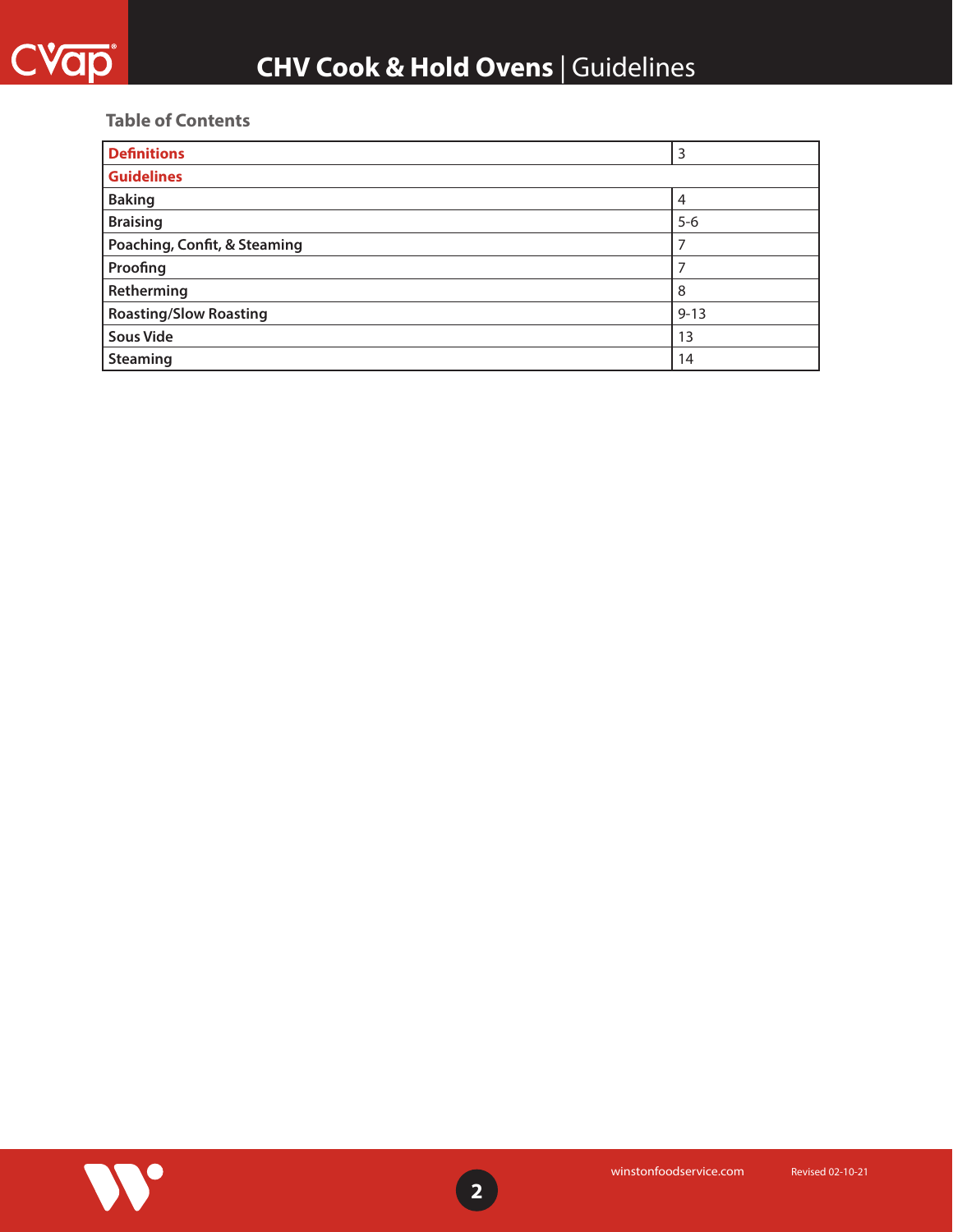<span id="page-2-0"></span>

#### **Definitions**

| <b>Baking</b>          | When utilizing a CVap® Cook & Hold Oven to bake items that normally require water during baking<br>process, water baths are not needed. Place pans or ramekins directly on sheet pans or oven racks.                                                                                                                                                                                                                                                                                                                                                                                                                                                                                                   |
|------------------------|--------------------------------------------------------------------------------------------------------------------------------------------------------------------------------------------------------------------------------------------------------------------------------------------------------------------------------------------------------------------------------------------------------------------------------------------------------------------------------------------------------------------------------------------------------------------------------------------------------------------------------------------------------------------------------------------------------|
| <b>Braise</b>          | Cooking in a small amount of liquid. The amount of liquid involved can vary. Some recipes call for<br>foods to be half-immersed in liquid. Other recipes call for very little liquid. Braising can be a rapid<br>process by which foods are gently simmered (short braising), just until they're cooked through.<br>Braising can also involve long, slow cooking (long braising). Foods may be browned before adding<br>the liquid. When braising, bring liquid to a simmer on stove top before placing into Cook & Hold<br>Oven. This will help expedite the cooking cycle by one to two hours. Pans do not need to be<br>foil-covered when cooking. Four-inch (102mm) braising pans are recommended. |
| <b>Confit</b>          | Food product is salted and slowly cooked in its own fat, or any other type of fat, such as oil. Bring<br>fat or oil to a simmer on stove top before placing into oven. Four-inch (102mm) braising pans are<br>recommended.                                                                                                                                                                                                                                                                                                                                                                                                                                                                             |
| <b>Differential</b>    | A CVap technology term, it refers to the difference between the oven's Vapor Temperature and Air<br>Temperature settings. The greater the difference, the less moist the food's surface will be. Set a low<br>differential for moist food, or a greater differential for crisper foods.                                                                                                                                                                                                                                                                                                                                                                                                                |
| <b>High Yield Cook</b> | A CVap cooking option that gives you the maximum possible cook yield; primarily used for large,<br>whole muscle proteins. You can enable the High Yield option after determining the cook vapor<br>temperature and cook air temperature of your program by selecting "ON."                                                                                                                                                                                                                                                                                                                                                                                                                             |
| Poach                  | Food is gently cooked, usually submerged in a seasoned and sub-simmering liquid (160-180°F (71-<br>82°C)). CVap poaching is using 0 to low differential heat, high humidity vapor to cook food.                                                                                                                                                                                                                                                                                                                                                                                                                                                                                                        |
| Proof                  | A step in the preparation of yeast bread and other baked goods where the dough is allowed to rest<br>and rise. Low, moist heat can accelerate the process.                                                                                                                                                                                                                                                                                                                                                                                                                                                                                                                                             |
| Retherming             | Rapidly elevating food product temperature from thawed or frozen state to minimum temperature<br>of 165°F (74°C).                                                                                                                                                                                                                                                                                                                                                                                                                                                                                                                                                                                      |
| <b>Slow Roasting</b>   | Cooking food in an uncovered pan, a method that will produce a browned or textured exterior while<br>maintaining a moist, juicy interior. This roasting process can be utilized for either tender or tough<br>pieces of meat. The moist environment within the CVap Cook & Hold Oven will tenderize cuts that<br>are usually associated with braising.                                                                                                                                                                                                                                                                                                                                                 |
| <b>Sous Vide</b>       | French for "under vacuum." A method of cooking where food is traditionally placed in a plastic<br>pouch and cooked in a water bath at low temperature, using an immersion circulator. CVap technol-<br>ogy makes it possible to cook sous vide "style" with or without bags, with no loss in temperature<br>precision. Sous vide mode in a CVap cooking option and is enabled by choosing "Sous Vide" on the<br>scroll wheel under Cook Air temperature; keeping in mind that the option is offered when Cook<br>Vapor temperature is set between 90 to 150°F (91 to 150°C).                                                                                                                           |
| <b>Steam</b>           | Steam is associated as the gaseous state of water when it reaches its boiling point of 212°F (100°C).<br>CVap technology utilizes vapor "steam" that is 200°F (93°C) or less.                                                                                                                                                                                                                                                                                                                                                                                                                                                                                                                          |
|                        | Thermoisturization A term coined by Winston Shelton, it refers to the simultaneous thermalization and moisturization<br>of food. In plain English, it describes CVap technology's use of both a dry air heat and a moist vapor<br>heat to achieve perfect cooking or holding conditions for a particular food.                                                                                                                                                                                                                                                                                                                                                                                         |
| <b>Vapor</b>           | In CVap technology, vapor refers to moist vapor heat, produced by heated water in the unit's<br>evaporator. Also refers to vapor pressure, a natural phenomenon that develops as food's moisture is<br>heated.                                                                                                                                                                                                                                                                                                                                                                                                                                                                                         |
|                        | winstonfoodservice.com<br><b>Revised 02-10-21</b>                                                                                                                                                                                                                                                                                                                                                                                                                                                                                                                                                                                                                                                      |

**3**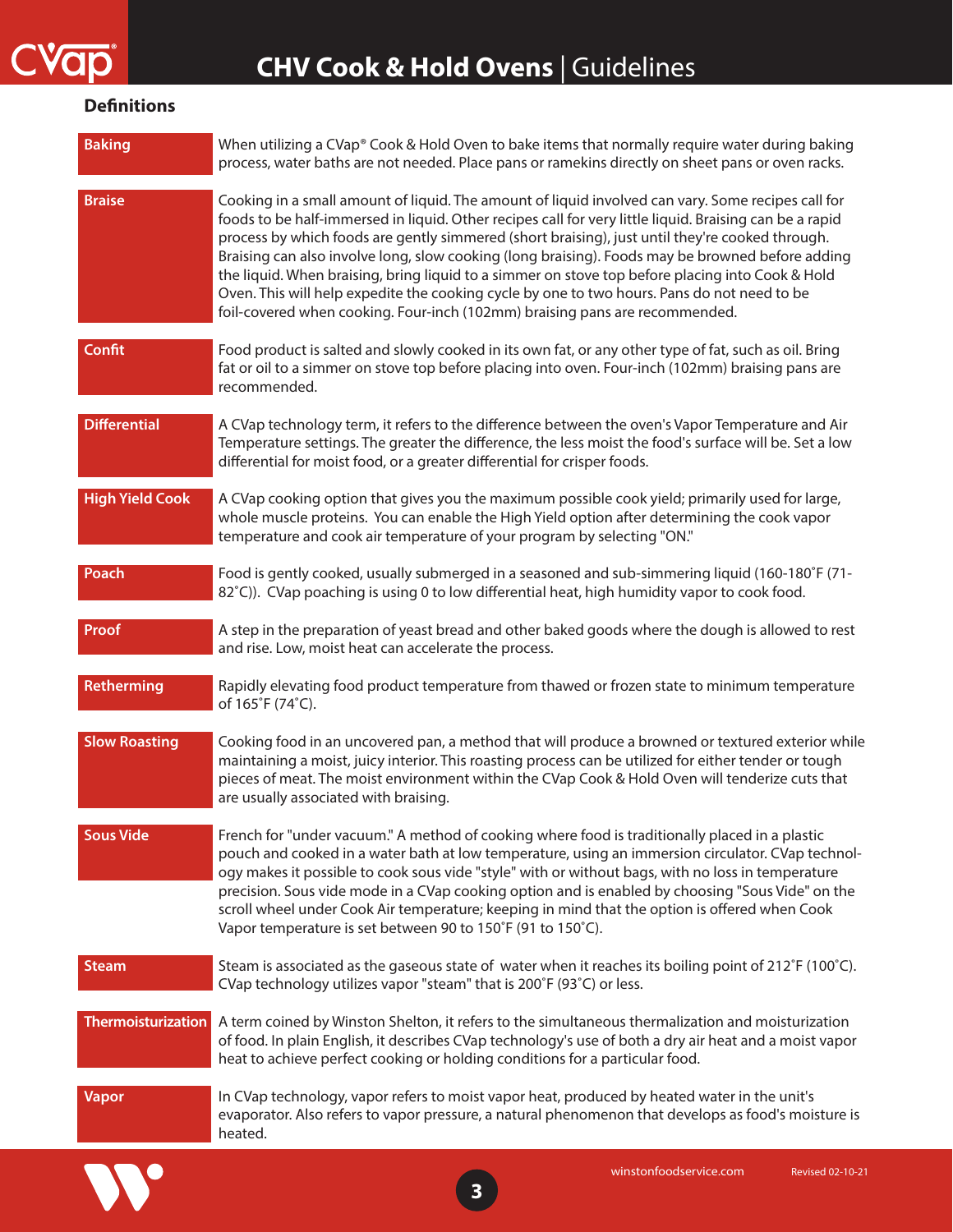<span id="page-3-0"></span>

| <b>Baking</b>            | <b>Individual</b><br><b>Product</b><br><b>Weight</b> | Cook<br><b>Time</b> | <b>Cook</b><br><b>Vapor</b><br><b>Temp</b> | <b>Cook</b><br><b>Air</b><br><b>Temp</b> | <b>Convc</b><br>Fan* | <b>High</b><br>Yield | <b>Hold</b><br><b>Vapor</b><br><b>Temp</b> | <b>Hold</b><br><b>Air</b><br><b>Temp</b> |
|--------------------------|------------------------------------------------------|---------------------|--------------------------------------------|------------------------------------------|----------------------|----------------------|--------------------------------------------|------------------------------------------|
| <b>Bread Pudding</b>     |                                                      |                     |                                            |                                          |                      |                      |                                            |                                          |
| Hotel Pan, Full          |                                                      | :45-1 hr            | 190-200°F<br>88-93°C                       | 220-300°F<br>104-149°C                   | On                   | Off                  | 190-200°F<br>88-93°C                       | 192-205°F<br>89-96°C                     |
| Hotel Pan, Half          |                                                      | $:30-40$<br>min     | 190-200°F<br>88-93°C                       | 220-300°F<br>104-149°C                   | On                   | Off                  | 190-200°F<br>88-93°C                       | 192-205°F<br>89-96°C                     |
| Ramekins                 | $2-4$ oz                                             | $:15 - 20$<br>mins  | 190-200°F<br>88-93°C                       | 220-300°F<br>104-149°C                   | On                   | Off                  | 190-200°F<br>88-93°C                       | 192-205°F<br>89-96°C                     |
| <b>Brownie</b>           |                                                      | :30-1 hr            | 150-200°F<br>66-93°C                       | 250-350°F<br>$121 - 177^{\circ}$ C       | On                   | Off                  | 150-200°F<br>66-93°C                       | 152-205°F<br>67-96°C                     |
| Cheesecake               |                                                      | :45-1 hr            | 190-200°F<br>88-93°C                       | 190-220°F<br>88-104°C                    | On                   | Off                  | 180-190°F<br>82-88°C                       | 182-195°F<br>83-91°C                     |
| <b>Cornbread Muffins</b> |                                                      |                     | 180-200°F<br>82-93°C                       | 280-325°F<br>138-163°C                   | On                   | Off                  | 180-200°F<br>82-93°C                       | 182-205°F<br>83-96°C                     |
| Hotel Pan, Full          |                                                      | $:45-1$ hr          | 180-200°F<br>82-93°C                       | 280-325°F<br>138-163°C                   | On                   | Off                  | 180-200°F<br>82-93°C                       | 182-205°F<br>83-96°C                     |
| Hotel Pan, Half          |                                                      | $:30-40$<br>mins    | 180-200°F<br>82-93°C                       | 280-325°F<br>138-163°C                   | On                   | Off                  | 180-200°F<br>82-93°C                       | 182-205°F<br>83-96°C                     |
| Crème Brûlée             | $2-4oz$                                              | $:15 - 30$<br>mins  | $200^{\circ}$ F<br>93°C                    | 200-220°F<br>93-104°C                    | On                   | Off                  |                                            |                                          |
| <b>Custards</b>          | $2-4oz$                                              | $:15-25$<br>mins    | 190-200°F<br>88-93°C                       | 190-200°F<br>88-93°C                     | On                   | Off                  | 190-200°F<br>88-93°C                       | 192-205°F<br>89-96°C                     |
| <b>Sheet Cake</b>        |                                                      | $:15 - 20$<br>mins  | 180-190°F<br>82-88°C                       | 325-350°F<br>163-177°C                   | On                   | Off                  | 180-200°F<br>82-93°C                       | 182-205°F<br>83-96°C                     |
| Spoonbread               |                                                      |                     |                                            |                                          |                      |                      |                                            |                                          |
| Hotel Pan, Full          |                                                      | :45-1 hr            | 190-200°F<br>88-93°C                       | 220-300°F<br>104-149°C                   | On                   | Off                  | 190-200°F<br>88-93°C                       | 192-205°F<br>89-96°C                     |

#### **Baking Guidelines**

Ramekins 2-4oz :15-20 mins 190-200°F 88-93°C 220-300°F 104-149°C On Off 190-200°F 88-93°C 192-205°F 89-96°C Note: Baked products require a range of differentials. Soft foods require a low differential temperature. This ranges from 30 to 100°F (16 to 55°C). Firmer baked products (cakes, muffins, etc.) require a differential of 100 to 150°F (55 to 83°C). Experiment to find best setting for your needs.

190-200°F 88-93°C

220-300°F 104-149°C

mins

We recommend setting Hold Time to Infinite, as hold times may vary, depending on menu and quality standards.

Hotel Pan, Half :30-40

\*Series 7 only.



On Off 190-200°F

88-93°C

192-205°F 89-96°C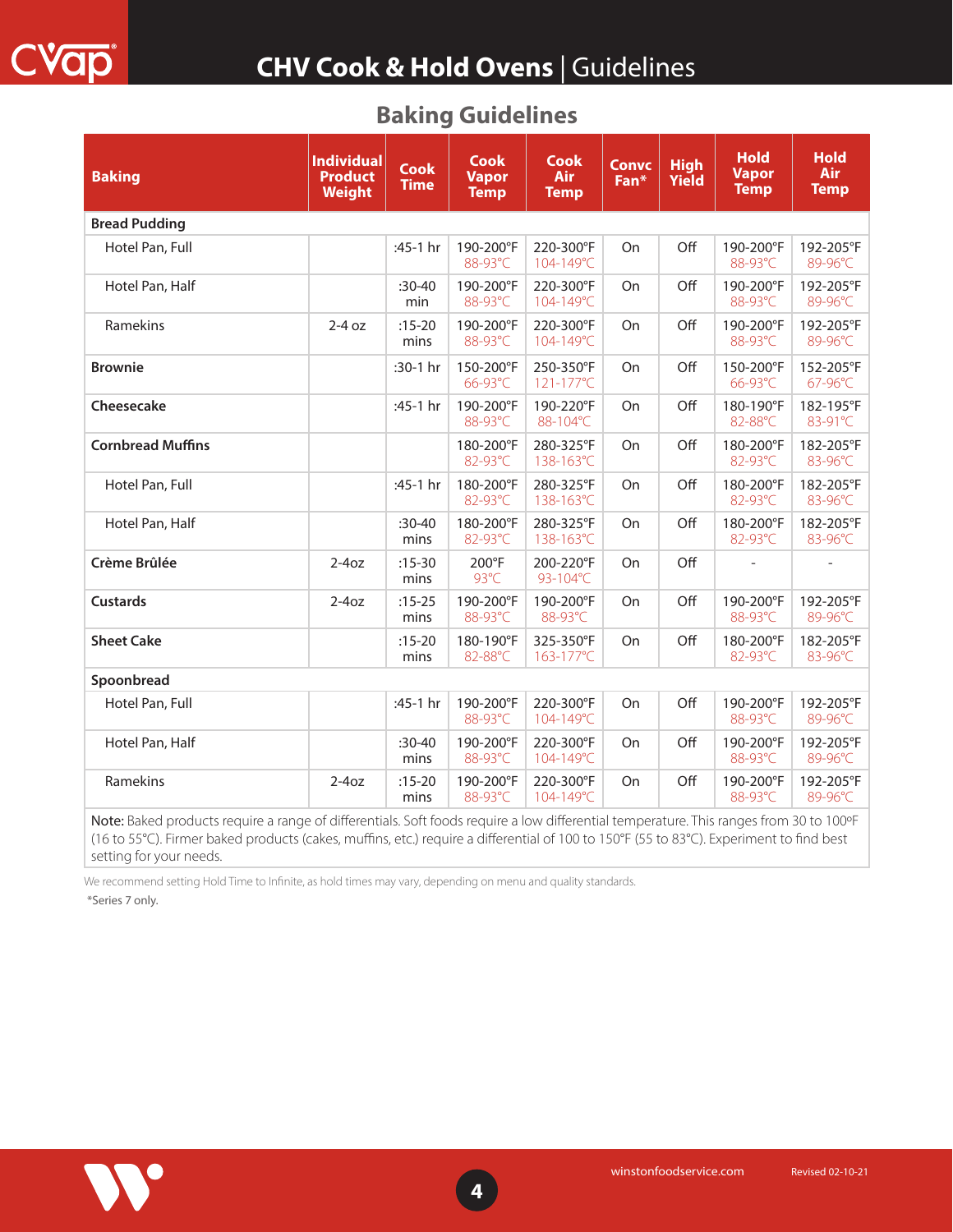#### **Braising Guidelines**

<span id="page-4-0"></span>

| <b>Braising</b>                           | <b>Individual</b><br><b>Product</b><br><b>Weight</b> | <b>Cook</b><br><b>Time</b> | Cook<br><b>Vapor</b><br><b>Temp</b> | <b>Cook</b><br>Air<br><b>Temp</b> | Convc<br>Fan* | <b>High</b><br><b>Yield</b> | <b>Hold</b><br><b>Vapor</b><br><b>Temp</b> | <b>Hold</b><br><b>Air</b><br><b>Temp</b> |
|-------------------------------------------|------------------------------------------------------|----------------------------|-------------------------------------|-----------------------------------|---------------|-----------------------------|--------------------------------------------|------------------------------------------|
| <b>Beef</b>                               |                                                      |                            |                                     |                                   |               |                             |                                            |                                          |
| <b>Brisket, Boneless, Portioned</b>       | $1-2$ lbs                                            | $4-6$ hrs                  | 180-200°F<br>82-93°C                | 210-300°F<br>99-149°C             | On            | Off                         | 180-200°F<br>82-93°C                       | 182-205°F<br>83-96°C                     |
| Chuck, Shoulder Clod,<br><b>Portioned</b> | $1-2$ lbs                                            | $4-6$ hrs                  | 180-200°F<br>82-93°C                | 210-300°F<br>99-149°C             | On            | Off                         | 180-200°F<br>82-93°C                       | 182-205°F<br>83-96°C                     |
| <b>Oxtails</b>                            |                                                      | $2-3$ hrs                  | 180-200°F<br>82-93°C                | 210-300°F<br>99-149°C             | On            | Off                         | 180-200°F<br>82-93°C                       | 182-205°F<br>$83 - 96^{\circ}$ C         |
| <b>Rib, Back Ribs</b>                     |                                                      | $3-5$ hrs                  | 180-200°F<br>82-93°C                | 210-300°F<br>99-149°C             | On            | Off                         | 180-200°F<br>82-93°C                       | 182-205°F<br>83-96°C                     |
| <b>Short Rib, Bone-In</b>                 | $2-3$ lbs                                            | $2-4$ hrs                  | 180-200°F<br>82-93°C                | 210-300°F<br>99-149°C             | On            | Off                         | 180-200°F<br>82-93°C                       | 182-205°F<br>83-96°C                     |
| <b>Short Rib, Boneless</b>                | $1-2$ lbs                                            | $2-3$ hrs                  | 180-200°F<br>82-93°C                | 210-300°F<br>99-149°C             | On            | Off                         | 180-200°F<br>82-93°C                       | 182-205°F<br>83-96°C                     |
| <b>Tongue, Swiss Cut</b>                  | $1.5 - 2.5$ lbs                                      | 3-5 hrs                    | 180-200°F<br>82-93°C                | 210-300°F<br>99-149°C             | On            | Off                         | 180-200°F<br>$82 - 93^{\circ}$ C           | 182-205°F<br>83-96°C                     |
| Lamb                                      |                                                      |                            |                                     |                                   |               |                             |                                            |                                          |
| Foreshank                                 | $1-2$ lbs                                            | $3-5$ hrs                  | 180-200°F<br>82-93°C                | 210-300°F<br>99-149°C             | On            | Off                         | 180-200°F<br>82-93°C                       | 182-205°F<br>83-96°C                     |
| <b>Hindshank</b>                          | $1-2$ lbs                                            | $3-5$ hrs                  | 180-200°F<br>82-93°C                | 210-300°F<br>99-149°C             | On            | Off                         | 180-200°F<br>82-93°C                       | 182-205°F<br>83-96°C                     |
| Leg, Boneless, Netted                     | $5-8$ lbs                                            | $3-5$ hrs                  | 180-200°F<br>82-93°C                | 210-300°F<br>99-149°C             | On            | Off                         | 180-200°F<br>82-93°C                       | 182-205°F<br>83-96°C                     |
| Leg, Inside, Boneless                     | $1-2$ lbs                                            | $1-2$ hrs                  | 180-200°F<br>82-93°C                | 210-300°F<br>99-149°C             | On            | Off                         | 180-200°F<br>82-93°C                       | 182-205°F<br>83-96°C                     |
| Shoulder, Outside, Boneless               | $2-5$ lbs                                            | $2-4$ hrs                  | 180-200°F<br>82-93°C                | 210-300°F<br>99-149°C             | On            | Off                         | 180-200°F<br>82-93°C                       | 182-205°F<br>83-96°C                     |
| Shoulder, Ribs                            | $1-4$ lbs                                            | $2-4$ hrs                  | 180-200°F<br>82-93°C                | 210-300°F<br>99-149°C             | On            | Off                         | 180-200°F<br>82-93°C                       | 182-205°F<br>83-96°C                     |
| Shoulder, Square Cut,<br><b>Boneless</b>  | $4-7$ lbs                                            | $3-5$ hrs                  | 180-200°F<br>82-93°C                | 210-300°F<br>99-149°C             | On            | Off                         | 180-200°F<br>82-93°C                       | 182-205°F<br>83-96°C                     |
| <b>Other</b>                              |                                                      |                            |                                     |                                   |               |                             |                                            |                                          |
| <b>Chicken, Quartered</b>                 |                                                      | $2-3$ hrs                  | 180-200°F<br>82-93°C                | 210-300°F<br>99-149°C             | On            | Off                         | 180-200°F<br>82-93°C                       | 182-205°F<br>83-96°C                     |
| Duck, Quartered                           |                                                      | $3-4$ hrs                  | 180-200°F<br>82-93°C                | 210-300°F<br>99-149°C             | On            | Off                         | 180-200°F<br>82-93°C                       | 182-205°F<br>83-96°C                     |
| <b>Potatoes, New or Quartered</b>         |                                                      | 1-2 hrsr                   | 180-200°F<br>82-93°C                | 210-300°F<br>99-149°C             | On            | Off                         | 180-200°F<br>82-93°C                       | 182-205°F<br>83-96°C                     |
| <b>Roulades</b>                           | 8oz-2 lbs                                            | :30-1 hr                   | 180-200°F<br>82-93°C                | 210-300°F<br>99-149°C             | On            | Off                         | 180-200°F<br>82-93°C                       | 182-205°F<br>83-96°C                     |
| <b>Vegetables</b>                         |                                                      | :30-2 hr                   | 180-200°F<br>82-93°C                | 210-300°F<br>99-149°C             | On            | Off                         | 180-200°F<br>82-93°C                       | 182-205°F<br>83-96°C                     |

We recommend setting Hold Time to Infinite, as hold times may vary, depending on menu and quality standards.

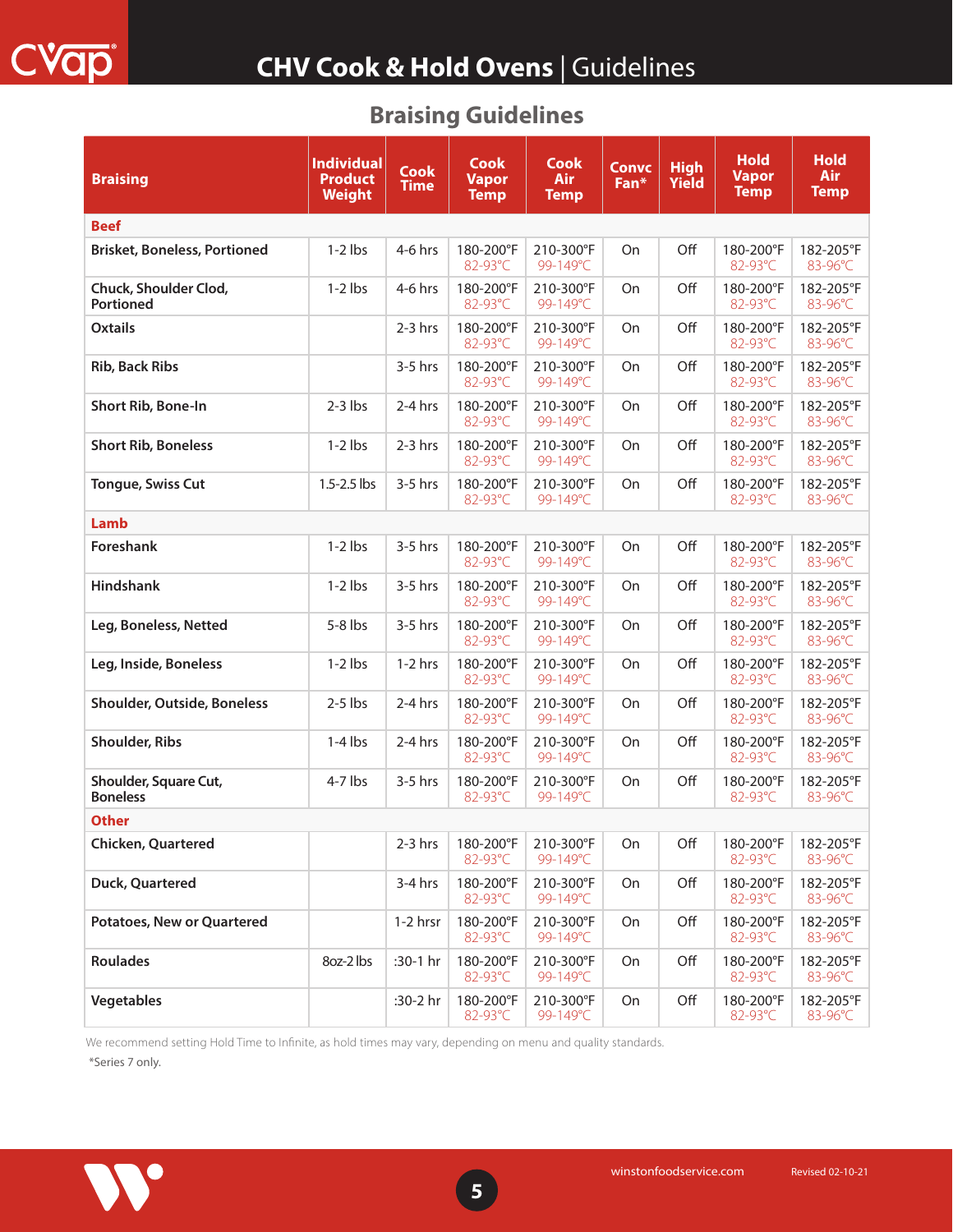| <b>Braising</b>                                                                                                                | <b>Individual</b><br><b>Product</b><br>Weight | <b>Cook</b><br><b>Time</b> | <b>Cook</b><br><b>Vapor</b><br><b>Temp</b> | <b>Cook</b><br><b>Air</b><br><b>Temp</b> | <b>Convc</b><br>Fan* | <b>High</b><br><b>Yield</b> | <b>Hold</b><br><b>Vapor</b><br><b>Temp</b> | <b>Hold</b><br>Air<br><b>Temp</b> |
|--------------------------------------------------------------------------------------------------------------------------------|-----------------------------------------------|----------------------------|--------------------------------------------|------------------------------------------|----------------------|-----------------------------|--------------------------------------------|-----------------------------------|
| <b>Pork</b>                                                                                                                    |                                               |                            |                                            |                                          |                      |                             |                                            |                                   |
| <b>Belly</b>                                                                                                                   | $1-2$ lbs                                     | $2-4$ hrs                  | 180-200°F<br>82-93°C                       | 210-300°F<br>99-149°C                    | On                   | Off                         | 180-200°F<br>82-93°C                       | 182-205°F<br>83-96°C              |
| Hocks, Cooked/Smoked                                                                                                           | $.5 - 1.5$ lbs                                | $1.5 - 2.5$<br>hrs         | 180-200°F<br>82-93°C                       | 210-300°F<br>99-149°C                    | On                   | Off                         | 180-200°F<br>82-93°C                       | 182-205°F<br>83-96°C              |
| Loin, Back Ribs                                                                                                                | 1.5-2.5 lbs                                   | $2-4$ hrs                  | 180-200°F<br>82-93°C                       | 210-300°F<br>99-149°C                    | On                   | Off                         | 180-200°F<br>82-93°C                       | 182-205°F<br>83-96°C              |
| Loin, Country-Style Ribs                                                                                                       | $2-3$ lbs                                     | $2-4$ hrs                  | 180-200°F<br>82-93°C                       | 210-300°F<br>99-149°C                    | On                   | Off                         | 180-200°F<br>82-93°C                       | 182-205°F<br>83-96°C              |
| <b>Pigs Feet</b>                                                                                                               |                                               | $3-5$ hrs                  | 180-200°F<br>82-93°C                       | 210-300°F<br>99-149°C                    | On                   | Off                         | 180-200°F<br>82-93°C                       | 182-205°F<br>83-96°C              |
| Spareribs, St. Louis Style                                                                                                     | $1.5 - 3$ lbs                                 | $2-4$ hrs                  | 180-200°F<br>82-93°C                       | 210-300°F<br>99-149°C                    | On                   | Off                         | 180-200°F<br>82-93°C                       | 182-205°F<br>83-96°C              |
| <b>Veal</b>                                                                                                                    |                                               |                            |                                            |                                          |                      |                             |                                            |                                   |
| <b>Cheeks</b>                                                                                                                  | $.5-1$ lb                                     | $3-4$ hrs                  | 180-200°F<br>82-93°C                       | 210-300°F<br>99-149°C                    | On                   | Off                         | 180-200°F<br>82-93°C                       | 182-205°F<br>83-96°C              |
| Chuck, Shoulder Clod, Roast                                                                                                    | $3-6$ lbs                                     | $3-5$ hrs                  | 180-200°F<br>82-93°C                       | 210-300°F<br>99-149°C                    | On                   | Off                         | 180-200°F<br>82-93°C                       | 182-205°F<br>83-96°C              |
| Foreshank                                                                                                                      | $1-5$ lbs                                     | $3-5$ hrs                  | 180-200°F<br>82-93°C                       | 210-300°F<br>99-149°C                    | On                   | Off                         | 180-200°F<br>82-93°C                       | 182-205°F<br>83-96°C              |
| <b>Hindshank</b>                                                                                                               | $1-5$ lbs                                     | $3-5hr$                    | 180-200°F<br>82-93°C                       | 210-300°F<br>99-149°C                    | On                   | Off                         | 180-200°F<br>82-93°C                       | 182-205°F<br>83-96°C              |
| Leg, Boneless, Roast                                                                                                           | 7-10 lbs                                      | $4-6$ hrs                  | 180-200°F<br>82-93°C                       | 210-300°F<br>99-149°C                    | On                   | Off                         | 180-200°F<br>82-93°C                       | 182-205°F<br>83-96°C              |
| Leg, Top Round, Cap Off                                                                                                        | $3-8$ lbs                                     | $3-5$ hrs                  | 180-200°F<br>82-93°C                       | 210-300°F<br>99-149°C                    | On                   | Off                         | 180-200°F<br>82-93°C                       | 182-205°F<br>83-96°C              |
| Osso Buco, Hindshank                                                                                                           | $2-8$ oz                                      | $2-3$ hrs                  | 180-200°F<br>82-93°C                       | 210-300°F<br>99-149°C                    | On                   | Off                         | 180-200°F<br>82-93°C                       | 182-205°F<br>83-96°C              |
| <b>Tongue, Swiss Cut</b>                                                                                                       | $1-2$ lbs                                     | $4-5$ hrs                  | 180-200°F<br>82-93°C                       | 210-300°F<br>99-149°C                    | <b>On</b>            | Off                         | 180-200°F<br>82-93°C                       | 182-205°F<br>83-96°C              |
| Note: Braising proteins or carbohydrates a differential temperature range of 30 to 100°F (16 to 55°C). Experiment to find best |                                               |                            |                                            |                                          |                      |                             |                                            |                                   |

#### **Braising Guidelines**

We recommend setting Hold Time to Infinite, as hold times may vary, depending on menu and quality standards.

\*Series 7 only.

setting for your needs.

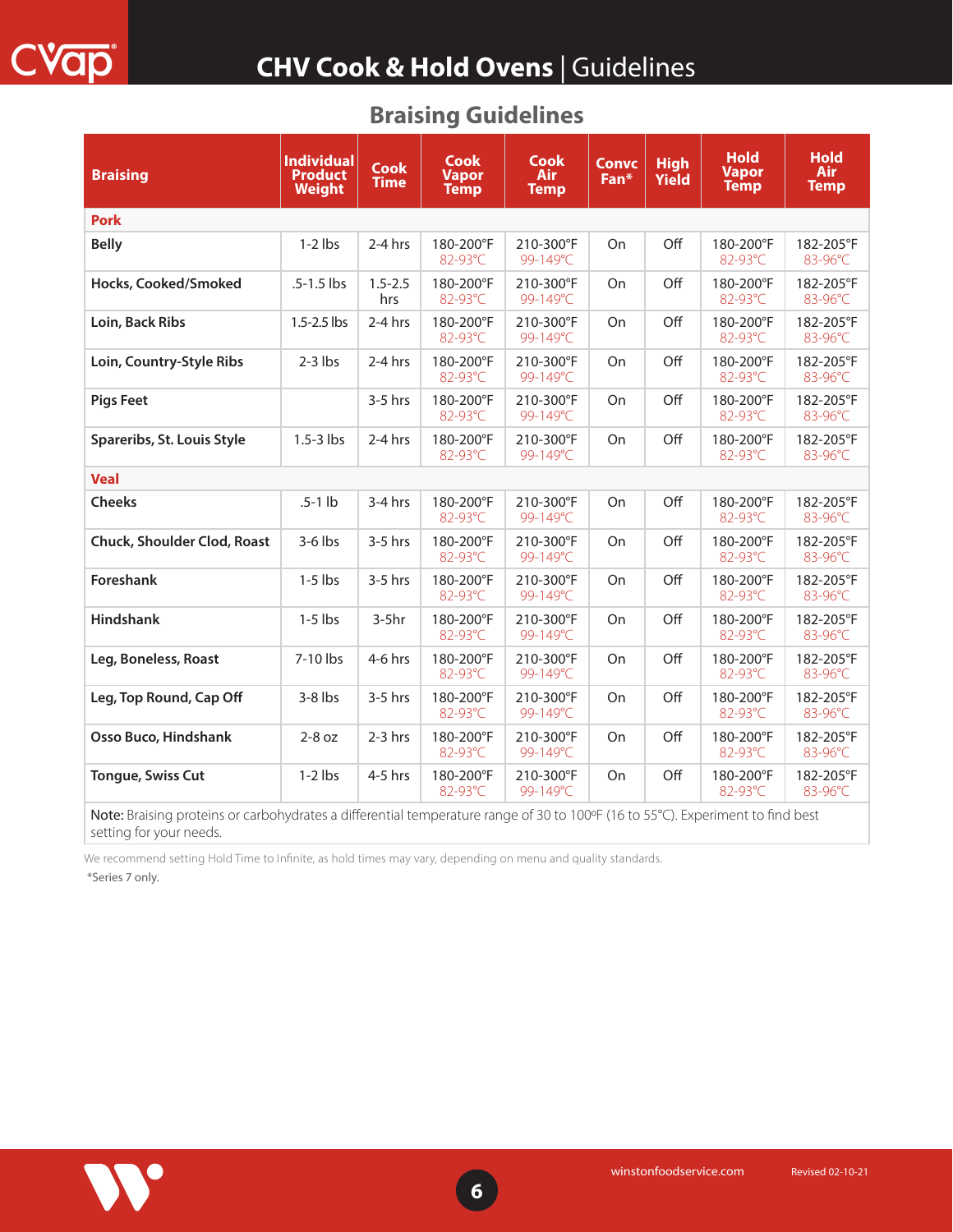#### **Poaching / Confit Guidelines**

<span id="page-6-0"></span>

| <b>Poaching / Confit</b>                                                                                                                     | <b>Individual</b><br><b>Product</b><br><b>Weight</b> | Cook Time  | <b>Cook</b><br><b>Vapor</b><br><b>Temp</b> | <b>Cook</b><br>Air.<br><b>Temp</b> | <b>Convc</b><br>Fan* | <b>High</b><br>Yield | <b>Hold</b><br>Vapor Temp       | <b>Hold</b><br>Air<br><b>Temp</b> |
|----------------------------------------------------------------------------------------------------------------------------------------------|------------------------------------------------------|------------|--------------------------------------------|------------------------------------|----------------------|----------------------|---------------------------------|-----------------------------------|
| <b>Pork</b>                                                                                                                                  |                                                      | $3-6$ hrs  | 140-180°F<br>$60 - 82^{\circ}C$            | 140-200°F<br>$60 - 93^{\circ}$ C   | On                   | Off                  | 140-180°F<br>$60 - 82^{\circ}C$ | 142-185°F<br>$61-85^{\circ}$ C    |
| <b>Poultry</b>                                                                                                                               |                                                      |            |                                            |                                    |                      |                      |                                 |                                   |
| Chicken, Quarter                                                                                                                             |                                                      | $2-6$ hrs  | 140-180°F<br>$60 - 82^{\circ}C$            | 140-200°F<br>$60 - 93^{\circ}C$    | <b>On</b>            | Off                  | 140-180°F<br>$60 - 82$ °C       | 142-185°F<br>$61-85^{\circ}$ C    |
| Duck, Quartered                                                                                                                              |                                                      | $2-6$ hrs  | 140-180°F<br>$60 - 82^{\circ}C$            | 140-200°F<br>$60 - 93^{\circ}C$    | On                   | Off                  | 140-180°F<br>60-82°C            | 142-185°F<br>$61-85^{\circ}$ C    |
| <b>Game Birds</b>                                                                                                                            |                                                      | $1-2$ hrs  | 140-180°F<br>$60 - 82^{\circ}C$            | 140-200°F<br>$60 - 93^{\circ}C$    | On                   | Off                  | 140-180°F<br>$60 - 82$ °C       | 142-185°F<br>$61-85^{\circ}$ C    |
| <b>Other</b>                                                                                                                                 |                                                      |            |                                            |                                    |                      |                      |                                 |                                   |
| <b>Potatoes</b>                                                                                                                              |                                                      | $1-2$ hrs  | 160-180°F<br>$60 - 82^{\circ}C$            | 160-200°F<br>71-93°C               | On                   | Off                  | 160-180°F<br>$60 - 82$ °C       | 162-185°F<br>72-85°C              |
| Seafood                                                                                                                                      |                                                      | $:30-1$ hr | 130-180°F<br>54-82°C                       | 130-200°F<br>$54 - 93^{\circ}$ C   | On                   | Off                  | 130-180°F<br>54-82°C            | 132-185°F<br>56-85°C              |
| <b>Tongue</b>                                                                                                                                |                                                      | $4-6$ hrs  | 140-180°F<br>$60 - 82$ °C                  | 140-200°F<br>$60 - 93^{\circ}$ C   | On                   | Off                  | 140-180°F<br>$60 - 82^{\circ}C$ | 142-185°F<br>$61-85^{\circ}$ C    |
| <b>Vegetables</b>                                                                                                                            |                                                      | $1-2$ hrs  | 170-190°F<br>76-88°C                       | 170-210°F<br>76-99°C               | On                   | Off                  | 170-190°F<br>76-88°C            | 172-195°F<br>78-91°C              |
| Note: Poaching/confit requires a differential temperature range of 0 to 20°F (0 to 11°C). Experiment to find best setting for your<br>needs. |                                                      |            |                                            |                                    |                      |                      |                                 |                                   |

\*Series 7 only. We recommend setting Hold Time to Infinite, as hold times may vary, depending on menu and quality standards.

## **Proofing Guidelines**

| <b>Proofing</b>                                                                                                                   | <b>Individual</b><br><b>Product</b><br>Weight | <b>Cook Time</b>   | <b>Cook</b><br><b>Vapor</b><br><b>Temp</b> | <b>Cook</b><br>Air<br><b>Temp</b>       | <b>Convc</b><br>Fan* | <b>High</b><br><b>Yield</b> | <b>Hold</b><br><b>Vapor</b><br><b>Temp</b> | <b>Hold</b><br>Air<br><b>Temp</b> |  |
|-----------------------------------------------------------------------------------------------------------------------------------|-----------------------------------------------|--------------------|--------------------------------------------|-----------------------------------------|----------------------|-----------------------------|--------------------------------------------|-----------------------------------|--|
| Yeast, Dough                                                                                                                      | Varies                                        | $:20-40$<br>mins   | 90-100°F<br>$32 - 38^{\circ}$ C            | $90-110^{\circ}F$<br>$32 - 43^{\circ}C$ | On                   | Off                         |                                            |                                   |  |
| Yeast, Sponge                                                                                                                     | Varies                                        | $:15 - 20$<br>mins | 90-100°F<br>$32 - 38^{\circ}$ C            | 90-110°F<br>$32 - 43^{\circ}$ C         | On                   | Off                         |                                            |                                   |  |
| Note: Proofing requires a differential temperature range of 0 to 10°F (0 to 5°C). Experiment to find best setting for your needs. |                                               |                    |                                            |                                         |                      |                             |                                            |                                   |  |

\*Series 7 only. Time is dependent on type of dough. The heavier and the more inclusions inside dough, the longer the proof.

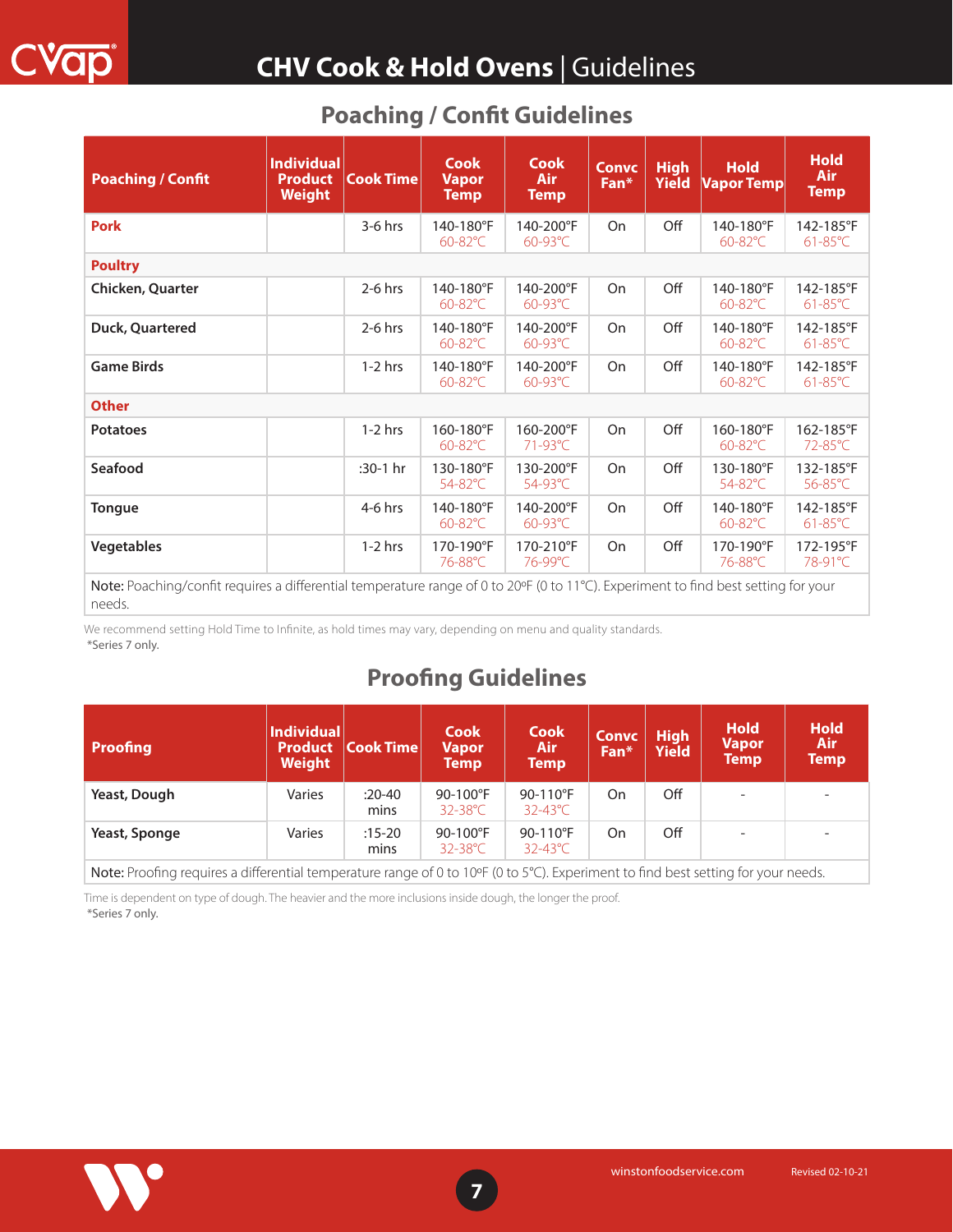## **Retherming Guidelines**

<span id="page-7-0"></span>

| <b>Retherming</b>                                                                                                                                              | <b>Individual</b><br><b>Product</b><br><b>Weight</b> | <b>Cook Time</b> | <b>Cook</b><br><b>Vapor</b><br><b>Temp</b> | <b>Cook</b><br><b>Air</b><br><b>Temp</b> | <b>Convc</b><br>Fan* | <b>High</b><br><b>Yield</b> | <b>Hold</b><br><b>Vapor</b><br><b>Temp</b> | <b>Hold</b><br><b>Air</b><br><b>Temp</b> |
|----------------------------------------------------------------------------------------------------------------------------------------------------------------|------------------------------------------------------|------------------|--------------------------------------------|------------------------------------------|----------------------|-----------------------------|--------------------------------------------|------------------------------------------|
| <b>Entrees/Casseroles</b><br>(includes products such as<br>lasagna, beef tips, tuna,<br>au gratin potatoes)                                                    |                                                      | :30-2 hrs        | 190-200°F<br>88-93°C                       | 220-325°F<br>104-163°C                   | On                   | Off                         | 190-200°F<br>88-93°C                       | 192-205°F<br>89-96°C                     |
| Note: Entree and casserole products require a differential temperature range of 30 to 125°F (16 to 69°C). Experiment to find best<br>setting for your needs.   |                                                      |                  |                                            |                                          |                      |                             |                                            |                                          |
| <b>Meats</b>                                                                                                                                                   |                                                      |                  |                                            |                                          |                      |                             |                                            |                                          |
| <b>Fully Cooked Meats</b>                                                                                                                                      |                                                      |                  |                                            |                                          |                      |                             |                                            |                                          |
| Beef, Ribeye Roll                                                                                                                                              | 9-12 lbs                                             | 4-7 hrs          | 130-165°F<br>54-74°C                       | 140-215°F<br>60-102°C                    | On                   | Off                         | 135-165°F<br>57-74°C                       | 137-170°F<br>58-77°C                     |
| Hamburger                                                                                                                                                      | $2-4$ oz                                             | :30-1hr          | 150-200°F<br>66-93°C                       | 150-300°F<br>66-93°C                     | On                   | Off                         | 150-200°F<br>66-93°C                       | 152-205°F<br>67-96°C                     |
| Hot Dog                                                                                                                                                        | $2-4$ oz                                             | :30-1hr          | 150-200°F<br>66-93°C                       | 150-300°F<br>66-149°C                    | On                   | Off                         | 150-200°F<br>66-93°C                       | 152-205°F<br>67-96°C                     |
| Portioned                                                                                                                                                      | $4oz-1lb$                                            | $1-2$ hrs        | 130-180°F<br>54-82°C                       | 130-280°F<br>54-138°C                    | On                   | Off                         | 135-180°F<br>57-82°C                       | 137-185°F<br>58-85°C                     |
| Whole                                                                                                                                                          | 8-12 lbs                                             | $4-7$ hrs        | 130-180°F<br>54-82°C                       | 130-280°F<br>54-138°C                    | On                   | Off                         | 135-180°F<br>57-82°C                       | 137-185°F<br>58-85°C                     |
| Pork, Hams (whole,<br>unsliced)                                                                                                                                | $4-8$ lbs                                            | 4-6 hrs          | 170-190°F<br>77-88°C                       | 180-240°F<br>82-116°C                    | On                   | On                          | 170-190°F<br>77-88°C                       | 172-195°F<br>78-91°C                     |
| Pork, Ribs                                                                                                                                                     | $1-2.5$ lbs                                          | $2-3$ hrs        | 170-200°F<br>77-93°C                       | 180-250°F<br>82-121°C                    | On                   | On                          | 170-200°F<br>77-93°C                       | 172-205°F<br>78-96°C                     |
| Turkeys (fully cooked)                                                                                                                                         |                                                      |                  |                                            |                                          |                      |                             |                                            |                                          |
| <b>Roll Boneless</b>                                                                                                                                           | $4-8$ lbs                                            | 2-4 hrs          | 170-190°F<br>77-88°C                       | 190-240°F<br>88-116°C                    | On                   | Off                         | 170-190°F<br>77-88°C                       | 172-195°F<br>78-91°C                     |
| <b>Whole Breast</b>                                                                                                                                            | $4-8$ lbs                                            | $2-4hr$          | 170-190°F<br>77-88°C                       | 190-240°F<br>88-116°C                    | On                   | Off                         | 170-190°F<br>77-88°C                       | 172-195°F<br>78-91°C                     |
| Note: Fully-cooked protein products require a differential temperature range of 0 to 50°F (0 to 28°C). Experiment to find best<br>setting for your needs.      |                                                      |                  |                                            |                                          |                      |                             |                                            |                                          |
| Packaged Foods, Ready-to-Cook (Chubs, Bags, etc.)                                                                                                              |                                                      |                  |                                            |                                          |                      |                             |                                            |                                          |
| <b>Moist Soft Foods</b>                                                                                                                                        |                                                      | $:30-1hr$        | 180-200°F<br>82-93°C                       | 180-250°F<br>82-121°C                    | On                   | Off                         | 190-200°F<br>88-93°C                       | 192-205°F<br>89-96°C                     |
| Soup, Vegetables, Meals, Pastas                                                                                                                                |                                                      |                  |                                            |                                          |                      |                             |                                            |                                          |
| Frozen                                                                                                                                                         | 3-5lbs                                               | $1-3$ hrs        | 190-200°F<br>88-93°C                       | 190-250°F<br>88-121°C                    | On                   | Off                         | 190-200°F<br>88-93°C                       | 192-205°F<br>89-96°C                     |
| Thawed/Slacked                                                                                                                                                 | $3-5$ lbs                                            | :30-2 hrs        | 190-200°F<br>88-93°C                       | 190-250°F<br>88-121°C                    | On                   | Off                         | 190-200°F<br>88-93°C                       | 192-205°F<br>89-96°C                     |
| Note: Packaged or ready-to-cook products require a differential temperature range of 0 to 50°F (0 to 28°C). Experiment to find best<br>setting for your needs. |                                                      |                  |                                            |                                          |                      |                             |                                            |                                          |

We recommend setting Hold Time to Infinite, as hold times may vary, depending on menu and quality standards.

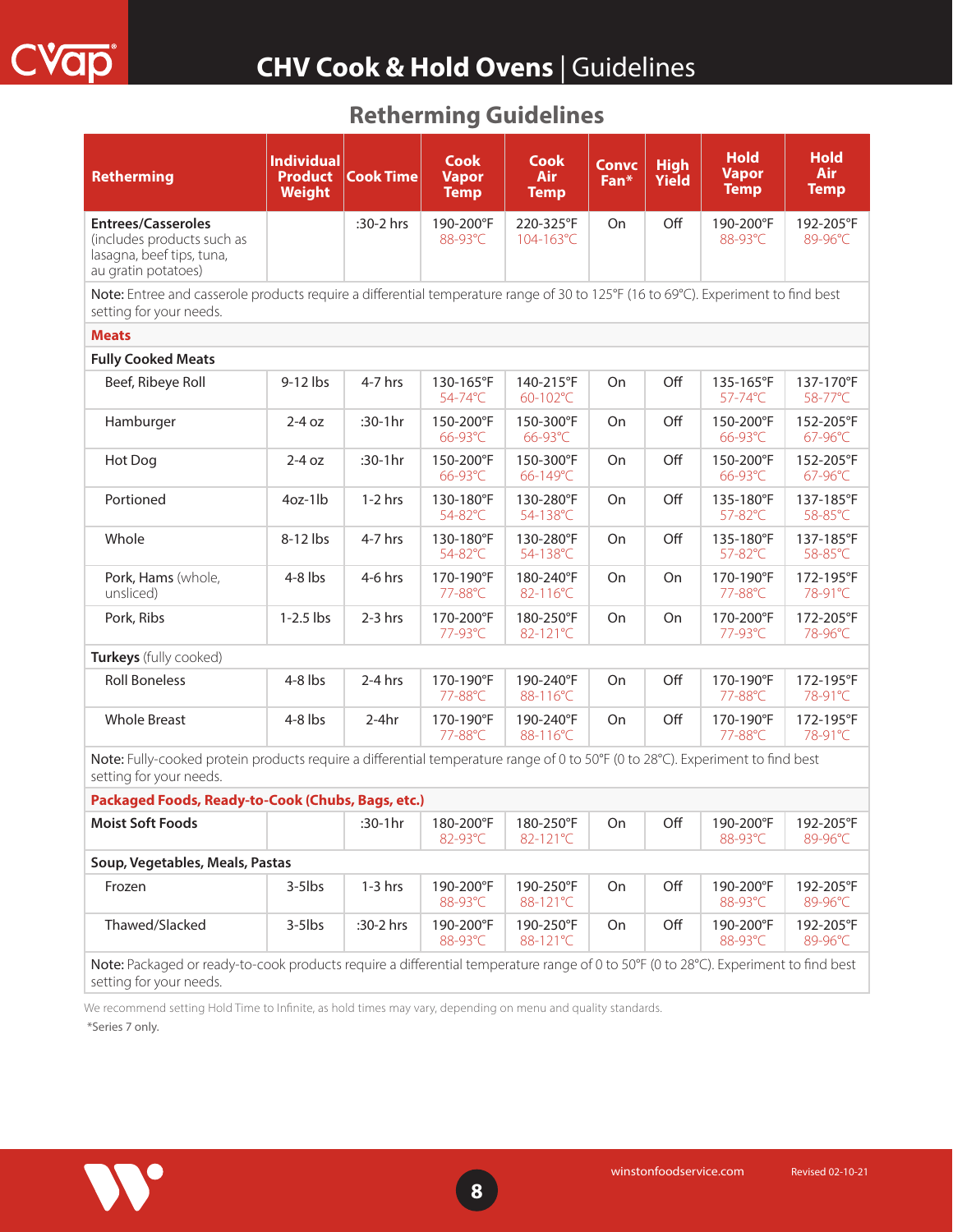<span id="page-8-0"></span>

| <b>Roasting/Slow Roasting</b> | <b>Individual</b><br><b>Product</b><br><b>Weight</b> | <b>Cook</b><br><b>Time</b> | <b>Cook</b><br><b>Vapor</b><br><b>Temp</b> | <b>Cook Air</b><br><b>Temp</b> | <b>Convc</b><br>Fan* | <b>High</b><br><b>Yield</b> | <b>Hold</b><br><b>Vapor</b><br><b>Temp</b> | <b>Hold</b><br><b>Air</b><br><b>Temp</b> |
|-------------------------------|------------------------------------------------------|----------------------------|--------------------------------------------|--------------------------------|----------------------|-----------------------------|--------------------------------------------|------------------------------------------|
| <b>Beef</b>                   |                                                      |                            |                                            |                                |                      |                             |                                            |                                          |
| <b>Beef Ribs</b>              | weight<br>varies                                     | 4-6 hrs                    | 180-200°F<br>82-93°C                       | 230-250°F<br>110-121°C         | On                   | Off                         | 135-145°F<br>57-63°C                       | 136-146°F<br>58-63°C                     |
| <b>Brisket</b>                | $6-12$ lbs                                           | 6-10 hrs                   | 180-200°F<br>82-93°C                       | 230-250°F<br>110-121°C         | On                   | Off                         | 180-200°F<br>82-93°C                       | 182-202°F<br>83-94°C                     |
| <b>Corned Beef</b>            | 5-10 lbs                                             | 4-6 hrs                    | 180-200°F<br>82-93°C                       | 210-220°F<br>99-104°C          | On                   | Off                         | 190-200°F<br>88-93°C                       | 195-200°F<br>91-93°C                     |
| <b>Hamburgers</b>             |                                                      | :30-1hr                    | 130-150°F<br>54-66°C                       | 160-250°F<br>71-121°C          | Off                  | Off                         | 135-150°F<br>57-66°C                       | 132-155°F<br>56-68°C                     |
| Loin, Bottom Sirloin Butt     | 5-10 lbs                                             |                            |                                            |                                |                      |                             |                                            |                                          |
| Medium                        |                                                      | 3-6 hrs                    | 140-145°F<br>60-63°C                       | 160-195°F<br>71-91°C           | On                   | On                          | 140-145°F<br>$60-63$ °C                    | 142-150°F<br>$61-66^{\circ}$ C           |
| Rare                          |                                                      | 3-6 hrs                    | 130-135°F<br>54-57°C                       | 150-185°F<br>66-85°C           | On                   | On                          | 135-140°F<br>57-60°C                       | 137-142°F<br>58-61°C                     |
| Loin, Top Sirloin Butt        | 8-14 lbs                                             |                            |                                            |                                |                      |                             |                                            |                                          |
| Medium                        |                                                      | 5-7 hrs                    | 140-145°F<br>$60-63$ °C                    | 160-195°F<br>71-91°C           | On                   | On                          | 140-145°F<br>$60-63$ °C                    | 142-150°F<br>$61-66^{\circ}C$            |
| Rare                          |                                                      | 5-7 hrs                    | 130-135°F<br>54-57°C                       | 150-185°F<br>66-85°C           | On                   | On                          | 135-140°F<br>57-60°C                       | 137-142°F<br>58-61°C                     |
| <b>Meatloaf</b>               | $1-2$ lbs                                            | :45-1:30 hr                | 155-165°F<br>68-74°C                       | 350°F<br>177°C                 | On                   |                             | 155-165°F<br>68-74°C                       | 157-170°F<br>69-77°C                     |
| <b>Portions Filet</b>         | $4oz-1$ lb                                           | $:15-1hr$                  | 130-150°F<br>54-66°C                       | 160-350°F<br>71-177°C          | On                   | Off                         | 135-150°F<br>57-66°C                       | 137-142°F<br>58-61°C                     |
| Rib, Ribeye, Lip-On           | 9-15 lbs                                             |                            |                                            |                                |                      |                             |                                            |                                          |
| Medium                        |                                                      | 5-7 hrs                    | 140-145°F<br>$60 - 63^{\circ}C$            | 160-220°F<br>71-104°C          | On                   | On                          | 140-145°F<br>$60-63$ °C                    | 142-150°F<br>$61-66^{\circ}C$            |
| Rare                          |                                                      | 5-7 hrs                    | 130-135°F<br>54-57°C                       | 150-210°F<br>66-99°C           | On                   | On                          | 135-140°F<br>57-60°C                       | 137-142°F<br>58-61°C                     |
| Rib, Ribeye Roll, Bone In     | 11-16 lbs                                            |                            |                                            |                                |                      |                             |                                            |                                          |
| Medium                        |                                                      | 5-7 hrs                    | 140-145°F<br>$60-63^{\circ}C$              | 160-220°F<br>71-104°C          | On                   | On                          | 140-145°F<br>$60-63^{\circ}C$              | 142-150°F<br>$61 - 66^{\circ}$ C         |
| Rare                          |                                                      | 5-7 hrs                    | 130-135°F<br>54-57°C                       | 150-210°F<br>66-99°C           | On                   | On                          | 135-140°F<br>57-60°C                       | 137-142°F<br>58-61°C                     |
| <b>Rib, Roast-Ready</b>       | 14-20 lbs                                            |                            |                                            |                                |                      |                             |                                            |                                          |
| Medium                        |                                                      |                            | 140-145°F<br>$60 - 63^{\circ}C$            | 160-220°F<br>71-104°C          | On                   | On                          | 140-145°F<br>$60-63$ °C                    | 142-150°F<br>$61-66^{\circ}C$            |
| Rare                          |                                                      | 6-8 hrs                    | 130-135°F<br>54-57°C                       | 150-210°F<br>66-99°C           | On                   | On                          | 135-140°F<br>57-60°C                       | 137-142°F<br>58-61°C                     |
| Round, Eye of Round           | $3-5$ lbs                                            |                            |                                            |                                |                      |                             |                                            |                                          |
| Medium                        |                                                      | $3-4$ hrs                  | 140-145°F<br>60-63°C                       | 160-195°F<br>71-91°C           | On                   | On                          | 140-145°F<br>60-63°C                       | 142-150°F<br>$61-66^{\circ}C$            |
| Rare                          |                                                      | $3-4$ hrs                  | 130-135°F<br>54-57°C                       | 150-185°F<br>66-85°C           | On                   | On                          | 135-140°F<br>$57-60^{\circ}$ C             | 137-142°F<br>58-61°C                     |

#### **Slow Roasting Guidelines**

\*Series 7 only. We recommend setting Hold Time to Infinite, as hold times may vary, depending on menu and quality standards.

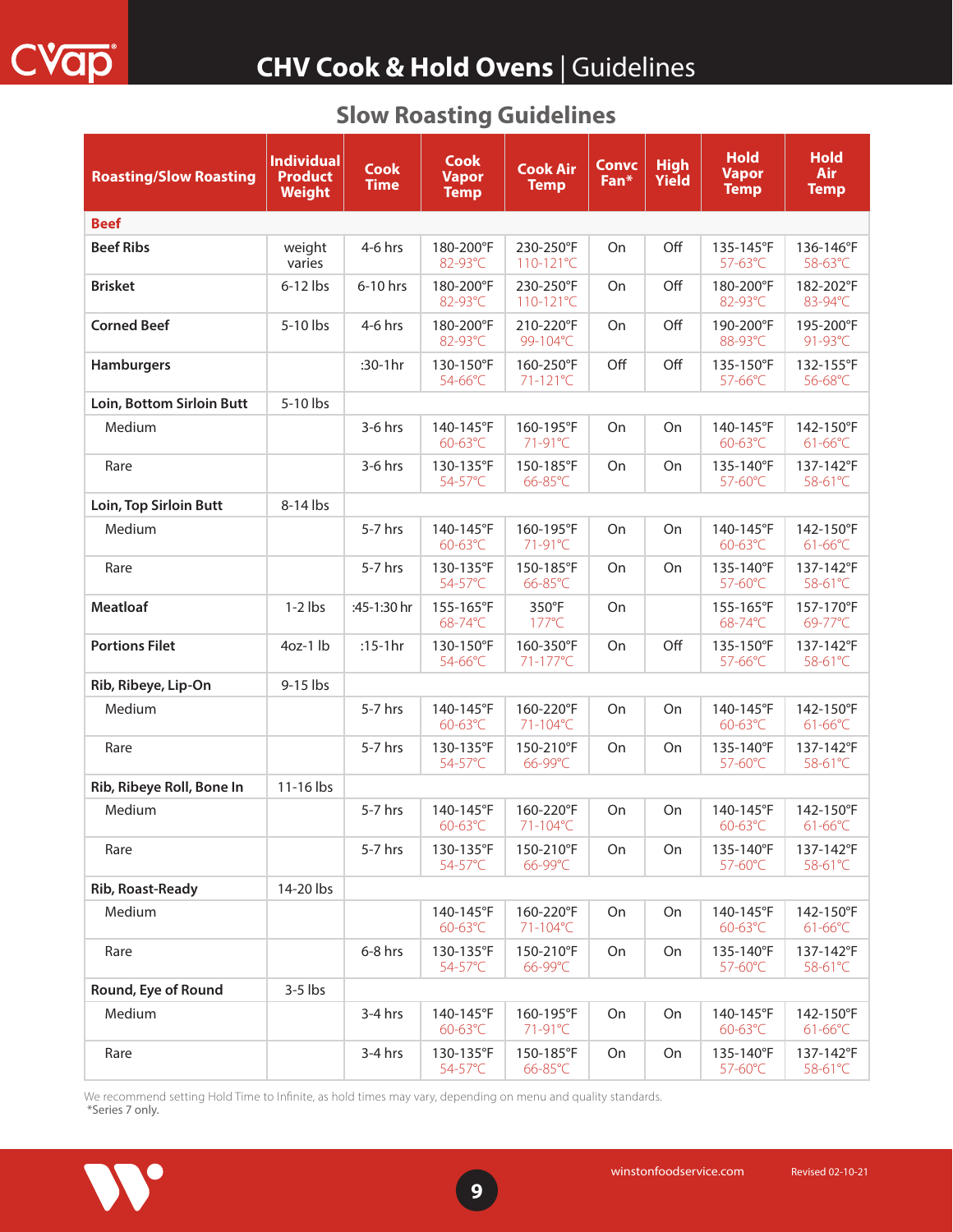## **CHV Cook & Hold Ovens** | Guidelines

## **Slow Roasting Guidelines**

| <b>Roasting/Slow Roasting</b>                                                                                                                               | <b>Individual</b><br><b>Product</b><br><b>Weight</b> | <b>Cook</b><br><b>Time</b> | <b>Cook</b><br><b>Vapor</b><br><b>Temp</b> | <b>Cook Air</b><br><b>Temp</b> | <b>Convc</b><br>Fan* | <b>High</b><br>Yield | <b>Hold</b><br><b>Vapor</b><br><b>Temp</b> | <b>Hold</b><br><b>Air</b><br><b>Temp</b> |
|-------------------------------------------------------------------------------------------------------------------------------------------------------------|------------------------------------------------------|----------------------------|--------------------------------------------|--------------------------------|----------------------|----------------------|--------------------------------------------|------------------------------------------|
| <b>Beef (continued)</b>                                                                                                                                     |                                                      |                            |                                            |                                |                      |                      |                                            |                                          |
| Round, Knuckle                                                                                                                                              | $8-12$ lbs                                           |                            |                                            |                                |                      |                      |                                            |                                          |
| Medium                                                                                                                                                      |                                                      | 4-6 hrs                    | 140-145°F<br>$60 - 63^{\circ}C$            | 160-195°F<br>71-91°C           | On                   | <b>On</b>            | 140-145°F<br>$60 - 63^{\circ}C$            | 142-150°F<br>$61-66^{\circ}$ C           |
| Rare                                                                                                                                                        |                                                      | 4-6 hrs                    | 130-135°F<br>54-57°C                       | 150-185°F<br>66-85°C           | On                   | On                   | 135-140°F<br>57-60°C                       | 137-142°F<br>58-61°C                     |
| Round, Outside Round<br>(Flat)                                                                                                                              | 8-16 lbs                                             |                            |                                            |                                |                      |                      |                                            |                                          |
| Medium                                                                                                                                                      |                                                      | $5-7$ hrs                  | 140-145°F<br>$60 - 63^{\circ}C$            | 160-195°F<br>71-91°C           | On                   | <b>On</b>            | 140-145°F<br>$60 - 63^{\circ}C$            | 142-150°F<br>$61 - 66^{\circ}C$          |
| Rare                                                                                                                                                        |                                                      | 5-7 hrs                    | 130-135°F<br>54-57°C                       | 150-185°F<br>66-85°C           | On                   | On                   | 135-140°F<br>57-60°C                       | 137-142°F<br>58-61°C                     |
| Round, Rump (Steamship)                                                                                                                                     | 44-52 lbs                                            |                            |                                            |                                |                      |                      |                                            |                                          |
| Medium                                                                                                                                                      |                                                      | 14-18 hrs                  | 140-145°F<br>60-63°C                       | 160-195°F<br>71-91°C           | On                   | On                   | 140-145°F<br>60-63°C                       | 142-150°F<br>$61-66^{\circ}$ C           |
| Rare                                                                                                                                                        |                                                      | 14-18 hrs                  | 130-135°F<br>54-57°C                       | 150-185°F<br>66-85°C           | On                   | On                   | 135-140°F<br>57-60°C                       | 137-142°F<br>58-61°C                     |
| Round, Top (Inside)                                                                                                                                         | 12-15 lbs                                            |                            |                                            |                                |                      |                      |                                            |                                          |
| Medium                                                                                                                                                      |                                                      | 5-7 hrs                    | 140-145°F<br>60-63°C                       | 160-195°F<br>71-91°C           | On                   | On                   | 140-145°F<br>$60-63$ °C                    | 142-150°F<br>$61-66^{\circ}$ C           |
| Rare                                                                                                                                                        |                                                      | $5-7$ hrs                  | 130-135°F<br>54-57°C                       | 150-185°F<br>66-85°C           | On                   | On                   | 135-140°F<br>57-60°C                       | 137-142°F<br>58-61°C                     |
| Sirloin, Top                                                                                                                                                | 10-16 lbs                                            |                            |                                            |                                |                      |                      |                                            |                                          |
| Medium                                                                                                                                                      |                                                      | $5-7$ hrs                  | 140-145°F<br>60-63°C                       | 160-195°F<br>71-91°C           | On                   | <b>On</b>            | 140-145°F<br>$60-63^{\circ}$ C             | 142-150°F<br>$61-66^{\circ}$ C           |
| Rare                                                                                                                                                        |                                                      | 5-7 hrs                    | 130-135°F<br>54-57°C                       | 150-185°F<br>66-85°C           | On                   | On                   | 135-140°F<br>57-60°C                       | 137-142°F<br>58-61°C                     |
| <b>Steak Cuts</b>                                                                                                                                           | $4oz-1$ lb                                           | $:15-1$ hr                 | 130-150°F<br>54-66°C                       | 160-350<br>71-177°C            | On                   | Off                  | 135-150°F<br>57-66°C                       | 132-155°F<br>56-68°C                     |
| Tenderloin                                                                                                                                                  | $3-6$ lbs                                            |                            |                                            |                                |                      |                      |                                            |                                          |
| Medium                                                                                                                                                      |                                                      | :45-2 hrs                  | 140-145°F<br>60-63°C                       | 170-245°F<br>71-118°C          | On                   | Off                  | 140-145°F<br>60-63°C                       | 142-150°F<br>$61-66^{\circ}$ C           |
| Rare                                                                                                                                                        |                                                      | :45-2 hrs                  | 130-135°F<br>54-57°C                       | 160-235°F<br>71-113°C          | On                   | Off                  | 135-140°F<br>57-60°C                       | 137-142°F<br>58-61°C                     |
| Note: Slow roasting beef products requires a differential temperature range of 20 to 100°F (11 to 55°C). Experiment to find best<br>setting for your needs. |                                                      |                            |                                            |                                |                      |                      |                                            |                                          |

We recommend setting Hold Time to Infinite, as hold times may vary, depending on menu and quality standards.

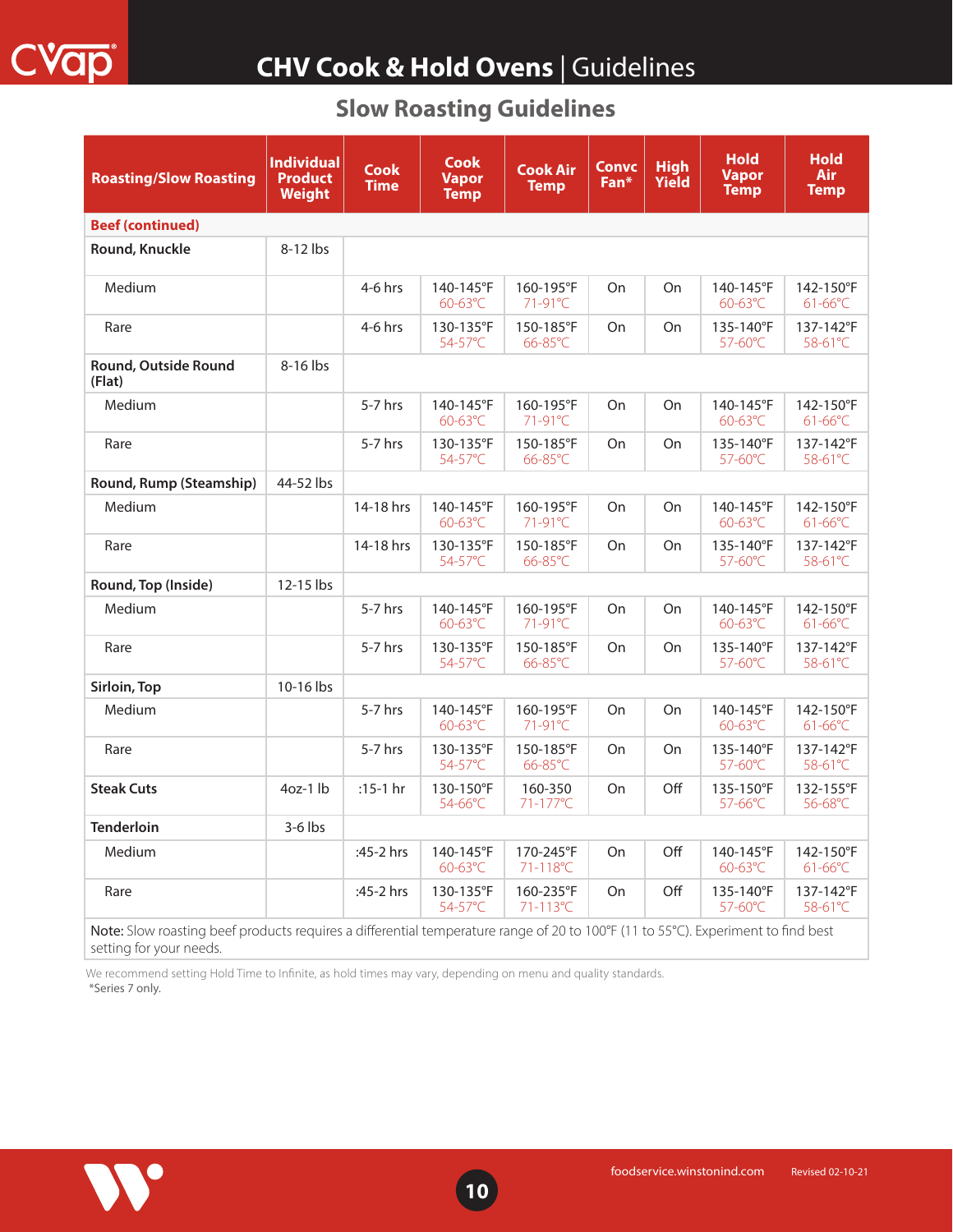| <b>Roasting/Slow Roasting</b>               | <b>Individual</b><br><b>Product</b><br><b>Weight</b> | Cook<br><b>Time</b> | <b>Cook</b><br><b>Vapor</b><br><b>Temp</b> | <b>Cook</b><br><b>Air</b><br><b>Temp</b> | Convc<br>Fan* | <b>High</b><br><b>Yield</b> | <b>Hold</b><br><b>Vapor</b><br><b>Temp</b> | <b>Hold</b><br><b>Air</b><br><b>Temp</b> |
|---------------------------------------------|------------------------------------------------------|---------------------|--------------------------------------------|------------------------------------------|---------------|-----------------------------|--------------------------------------------|------------------------------------------|
| <b>Chicken</b>                              |                                                      |                     |                                            |                                          |               |                             |                                            |                                          |
| <b>Breast, Boneless</b>                     | $4oz-1$ lb                                           | :20-1hr             | 140-165°F<br>60-74°C                       | 160-240°F<br>71-116°C                    | On            | Off                         | 140-165°F<br>$60 - 74$ °C                  | 142-170°F<br>$61-77^{\circ}$ C           |
| <b>Halves</b>                               | $1-1.5$ lbs                                          | $:45-1hr$           | 165-185°F<br>74-85°C                       | 175-260°F<br>79-127°C                    | On            | Off                         | 165-185°F<br>74-85°C                       | 167-190°F<br>75-88°C                     |
| Legs/Thighs, Quartered                      |                                                      | $:30-1hr$           | 165-185°F<br>74-85°C                       | 175-260°F<br>79-127°C                    | On            | Off                         | 165-185°F<br>74-85°C                       | 167-190°F<br>75-88°C                     |
| Whole                                       | 2.25-4 lbs                                           | :45-2 hrs           | 130-150°F<br>54-66°C                       | 350°F<br>$177^{\circ}$ C                 | Off           | Off                         | 135-150°F<br>57-66°C                       | 137-155°F<br>58-68°C                     |
| Lamb                                        |                                                      |                     |                                            |                                          |               |                             |                                            |                                          |
| Leg, Inside, Boneless                       | $1-2$ lbs                                            | $1-2$ hrs           | 130-150°F<br>54-66°C                       | 150-250°F<br>66-121°C                    | On            | Off                         | 135-150°F<br>57-66°C                       | 137-155°F<br>58-68°C                     |
| Leg, Sirloin Tip                            | $1-2.5$ lbs                                          | $1-2$ hrs           | 130-150°F<br>54-66°C                       | 150-250°F<br>66-121°C                    | On            | Off                         | 130-150°F<br>54-66°C                       | 137-155°F<br>58-68°C                     |
| Leg, Steamship, Bone<br>Removed             | 5-9 lbs                                              | $3-6$ hrs           | 130-150°F<br>54-66°C                       | 150-250°F<br>66-121°C                    | On            | Off                         | 130-150°F<br>54-66°C                       | 137-155°F<br>58-68°C                     |
| Leg, Trotter Off, Part Bone-<br>less        | $4-8$ lb                                             | $3-5$ hrs           | 130-150°F<br>54-66°C                       | 150-250°F<br>66-121°C                    | On            | Off                         | 130-150°F<br>54-66°C                       | 137-155°F<br>58-68°C                     |
| Rack, Ribeye Roll                           | $1-2.5$ lbs                                          | $1-2$ hrs           | 130-140°F<br>54-60°C                       | 160-240°F<br>$71 - 116^{\circ}C$         | On            | Off                         | 135-140°F<br>57-60°C                       | 137-145°F<br>58-63°C                     |
| <b>Ribs, Breast Bones Off</b>               | $2-4$ lbs                                            | 2.5-5 hrs           | 180-200°F<br>82-93°C                       | 190-230°F<br>88-110°C                    | On            | <b>On</b>                   | 180-200°F<br>82-93°C                       | 182-205°F<br>83-96°C                     |
| Shoulder, Outside,<br><b>Boneless</b>       | $2-5$ lbs                                            | $2-3$ hrs           | 130-150°F<br>54-66°C                       | 150-250°F<br>66-121°C                    | On            | Off                         | 135-150°F<br>57-66°C                       | 137-155°F<br>58-68°C                     |
| <b>Shoulder, Ribs</b>                       | $2-4$ lbs                                            | $2.5 - 5$ hrs       | 180-200°F<br>82-93°C                       | 190-230°F<br>88-110°C                    | On            | Off                         | 180-200°F<br>82-93°C                       | 182-205°F<br>83-96°C                     |
| Shoulder, Square Cut,<br><b>Boneless</b>    | $4-7$ lbs                                            | $2-4$ hrs           | 130-150°F<br>54-66°C                       | 150-250°F<br>66-121°C                    | On            | Off                         | 135-150°F<br>57-66°C                       | 137-155°F<br>58-68°C                     |
| <b>Sirloin, Boneless</b>                    | $2-4$ lbs                                            | $2-3$ hrs           | 130-150°F<br>54-66°C                       | 150-250°F<br>66-121°C                    | On            | Off                         | 135-150°F<br>57-66°C                       | 137-155°F<br>58-68°C                     |
| <b>Pork</b>                                 |                                                      |                     |                                            |                                          |               |                             |                                            |                                          |
| <b>Bacon, Sliced, Layout</b>                | Varies                                               | $:15 - 30$<br>mins  | 150-200°F<br>66-93°C                       | 340-350°F<br>$171 - 177^{\circ}$ C       | On            | Off                         | 135-140°F<br>57-60°C                       | 160-165F<br>71-74°C                      |
| Leg, Fresh Ham, Inside                      | 5-8 lbs                                              | $3-5$ hrs           | 170-190°F<br>77-88°C                       | 190-240°F<br>88-116°C                    | On            | Off                         | 170-190°F<br>77-88°C                       | 172-195°F<br>78-91°C                     |
| Loin, Bone-In, Center Cut,<br>8-Ribs, Roast | $1.5 - 2.2 +$<br>Ibs                                 | $2-4$ hrs           | $145^{\circ}F$<br>$63^{\circ}$ C           | 155-195°F<br>68-91°C                     | On            | Off                         | $145^{\circ}F$<br>$63^{\circ}$ C           | 147-150°F<br>64-66°C                     |
| Loin, Boneless, Roast                       | $6-12$ lbs                                           | 2-4 hrs             | $145^{\circ}F$<br>$63^{\circ}$ C           | 155-195°F<br>68-91°C                     | On            | Off                         | $145^{\circ}$ F<br>$63^{\circ}$ C          | 147-150°F<br>64-66°C                     |
| Loin, Country-Style Ribs                    | $2-3$ lbs                                            | $3-5$ hrs           | 180-200°F<br>82-93°C                       | 200-250°F<br>93-121°C                    | On            | Off                         | 180-200°F<br>82-93°C                       | 182-205°F<br>83-96°C                     |
| <b>Pork Chops</b>                           | 4oz-1 lbs                                            | :15-1 hrs           | 145-165°F<br>$63-74^{\circ}C$              | 190-350                                  | On            | Off                         | 145-165°F<br>$63 - 74^{\circ}C$            | 147-170°F<br>$64-77^{\circ}$ C           |

#### **Slow Roasting Guidelines**

\*Series 7 only. We recommend setting Hold Time to Infinite, as hold times may vary, depending on menu and quality standards.

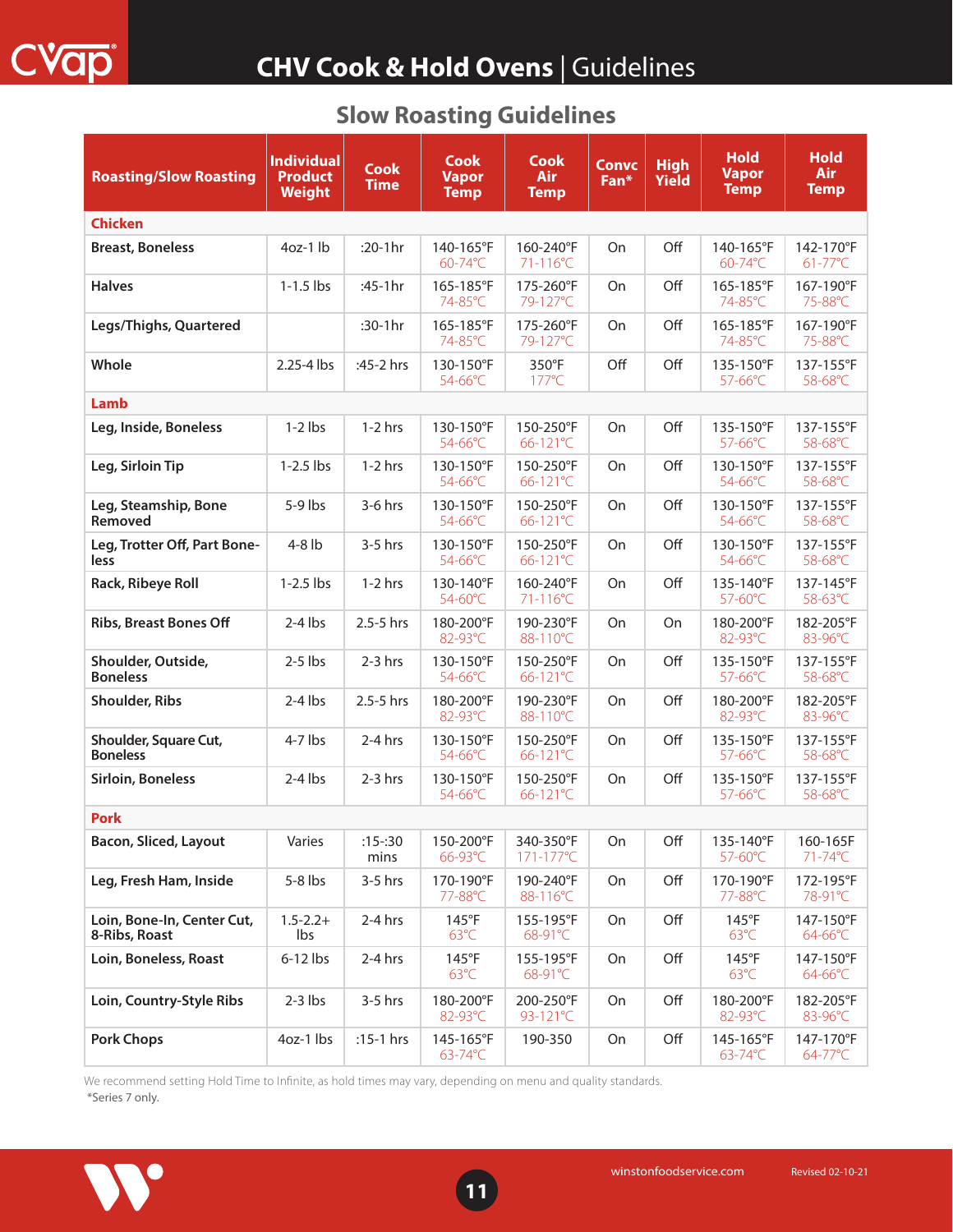| <b>Roasting/Slow Roasting</b>                | <b>Individual</b><br><b>Product</b><br><b>Weight</b> | <b>Cook</b><br><b>Time</b> | Cook<br><b>Vapor</b><br><b>Temp</b> | Cook<br>Air<br><b>Temp</b>         | <b>Convc</b><br>Fan* | <b>High</b><br><b>Yield</b> | <b>Hold</b><br><b>Vapor</b><br><b>Temp</b> | <b>Hold</b><br><b>Air</b><br><b>Temp</b> |
|----------------------------------------------|------------------------------------------------------|----------------------------|-------------------------------------|------------------------------------|----------------------|-----------------------------|--------------------------------------------|------------------------------------------|
| <b>Pork (continued)</b>                      |                                                      |                            |                                     |                                    |                      |                             |                                            |                                          |
| Pork Ribs - Back, Spare,<br><b>St. Louis</b> | $1.5 - 5 +$ lbs                                      | $3-6$ hrs                  | 180-200°F<br>82-93°C                | 180-240°F<br>82-116°C              | On                   | Off                         | 180-200°F<br>82-93°C                       | 182-205°F<br>83-96°C                     |
|                                              |                                                      | $:45-1:30$<br>hrs          | $145^{\circ}F$<br>$63^{\circ}$ C    | 235-350°F<br>113-178°C             | On                   | Off                         | $145^{\circ}F$<br>$63^{\circ}$ C           | 147-150°F<br>64-66°C                     |
| <b>Roasting Pig, Suckling</b>                | 20-25 lbs                                            | $5-7$ hrs                  | 180-200°F<br>82-93°C                | 280-350°F<br>138-177°C             | On                   | Off                         | 180-200°F<br>82-93°C                       | 182-205°F<br>83-96°C                     |
| Shoulder, Boston Butt,<br><b>Bone-In</b>     | $4-12$ lbs                                           | $5-8$ hrs                  | 180-200°F<br>82-93°C                | 180-230°F<br>82-110°C              | On                   | Off                         | 180-200°F<br>82-93°C                       | 182-205°F<br>83-96°C                     |
| Shoulder, Boston Butt,<br><b>Boneless</b>    | $4-12$ lbs                                           | $5-8$ hrs                  | 180-200°F<br>82-93°C                | 180-230°F<br>82-110°C              | On                   | Off                         | 180-200°F<br>82-93°C                       | 182-205°F<br>83-96°C                     |
| <b>Shoulder, Picnic</b>                      | $4-12$ lbs                                           | $5-8$ hrs                  | 180-200°F<br>82-93°C                | 180-230°F<br>82-110°C              | On                   | Off                         | 180-200°F<br>82-93°C                       | 182-205°F<br>83-96°C                     |
| <b>Sausage, Links or Patties</b>             | Varies                                               | :20:40<br>mins             | 150-200°F<br>66-93°C                | 340-350°F<br>$171 - 177^{\circ}$ C | On                   | Off                         | 135-140°F<br>57-60°C                       | $160 - 165$ °F<br>71-74°C                |
| <b>Tenderloin</b>                            | $1 - 1.5 +$                                          | $:15-45$<br>mins           | 145°F<br>$63^{\circ}$ C             | 230-350°F<br>110-177°C             | On                   | Off                         | $145^{\circ}$ F<br>$63^{\circ}$ C          | 147-150°F<br>$64 - 66^{\circ}$ C         |
|                                              |                                                      | $:1 - 1:30$ hrs            | $145^{\circ}F$<br>$63^{\circ}$ C    | 145-190°F<br>63-88°C               | On                   | Off                         | $145^{\circ}F$<br>$63^{\circ}$ C           | 147-150°F<br>$64-66^{\circ}$ C           |
| <b>Potatoes</b>                              |                                                      |                            |                                     |                                    |                      |                             |                                            |                                          |
| <b>Halved / Quartered</b>                    |                                                      | $20 - 45$<br>mins          | 130-150°F<br>54-66°C                | 230-350°F<br>110-177°C             | On                   | Off                         | 135-150°F<br>57-66°C                       | 137-155°F<br>58-68°C                     |
| New, Whole                                   |                                                      | $:30-1:30$<br>hrs          | 130-150°F<br>54-66°C                | 230-350°F<br>110-177°C             | On                   | Off                         | 135-150°F<br>57-66°C                       | 137-155°F<br>58-68°C                     |
| Quartered                                    |                                                      | $:30-1:30$<br>hrs          | 130-150°F<br>54-66°C                | 230-350°F<br>110-177°C             | On                   | Off                         | 135-150°F<br>57-66°C                       | 137-155°F<br>58-68°C                     |
| Whole 60-90ct.                               |                                                      | $1-2$ hrs                  | 150-200°F<br>66-93°C                | 350°F<br>177°C                     | On                   | Off                         | 175-185°F<br>79-85°C                       | 245-255°F<br>118-124°C                   |
| <b>Turkey</b>                                |                                                      |                            |                                     |                                    |                      |                             |                                            |                                          |
| Legs/Thighs, Quartered                       |                                                      | $:45-1:30$<br>hrs          | 170-190°F<br>77-88°C                | 220-290°F<br>104-143°C             | On                   | Off                         | 170-190°F<br>77-88°C                       | 172-195°F<br>78-91°C                     |
| <b>Roast, Boneless</b>                       | $4-8$ lbs                                            | 2-4 hrs                    | 170-190°F<br>77-88°C                | 190-240°F<br>88-116°C              | On                   | Off                         | 170-190°F<br>77-88°C                       | 172-195°F<br>78-91°C                     |
| Whole                                        | 13-20 lbs                                            | 6-8 hrs                    | 170-190°F<br>77-88°C                | 200-265°F<br>93-129°C              | On                   | Off                         | 170-190°F<br>77-88°C                       | 172-195°F<br>78-91°C                     |
| <b>Seafood</b>                               |                                                      |                            |                                     |                                    |                      |                             |                                            |                                          |
| Fish, Portioned (4-8oz.)                     | $4 - 12$ oz                                          | $10 - 30$<br>mins          | 140-160°F<br>60-71°C                | 190-350°F<br>88-177°C              | On                   | Off                         | 140-160°F<br>60-71°C                       | 142-165°F<br>$61 - 74$ °C                |
| Fish, Whole (1-2 lbs)                        | $1-2$ lbs                                            | :40-1hrs                   | 140-160°F<br>60-71°C                | 190-350°F<br>88-177°C              | On                   | Off                         | 140-160°F<br>60-71°C                       | 142-165°F<br>$61-74$ °C                  |

**12**

#### **Slow Roasting Guidelines**

\*Series 7 only. We recommend setting Hold Time to Infinite, as hold times may vary, depending on menu and quality standards.

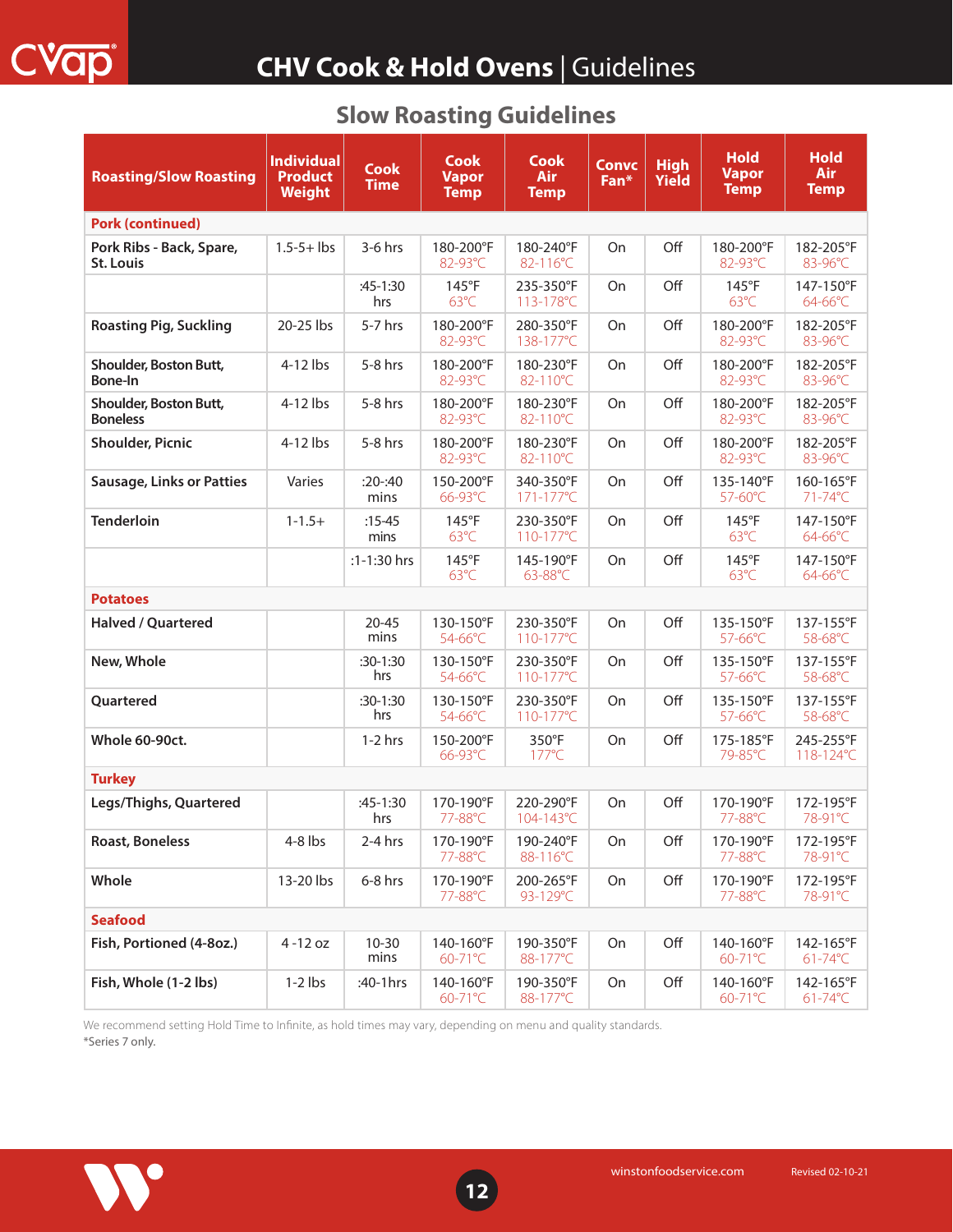| <b>Roasting/Slow Roasting</b>              | <b>Individual</b><br><b>Product</b><br><b>Weight</b> | Cook<br><b>Time</b> | Cook<br><b>Vapor</b><br><b>Temp</b> | <b>Cook</b><br>Air<br><b>Temp</b> | <b>Convc</b><br>Fan* | <b>High</b><br><b>Yield</b> | <b>Hold</b><br><b>Vapor</b><br><b>Temp</b> | <b>Hold</b><br><b>Air</b><br><b>Temp</b> |  |
|--------------------------------------------|------------------------------------------------------|---------------------|-------------------------------------|-----------------------------------|----------------------|-----------------------------|--------------------------------------------|------------------------------------------|--|
| <b>Veal</b>                                |                                                      |                     |                                     |                                   |                      |                             |                                            |                                          |  |
| Chuck, Shoulder Clod,<br>Roast             | $2-6$ lbs                                            | $2-4$ hrs           | 130-145°F<br>$54-63^{\circ}$ C      | 150-245°F<br>66-118°C             | On                   | Off                         | 135-145°F<br>$57-63^{\circ}$ C             | 137-150°F<br>58-66°C                     |  |
| Chuck, Square Cut,<br><b>Boneless</b>      | 10-19 lbs                                            | $5-8$ hrs           | 130-145°F<br>$54 - 63^{\circ}$ C    | 150-245°F<br>66-118°C             | On                   | Off                         | 135-145°F<br>$57-63^{\circ}$ C             | 137-150°F<br>58-66°C                     |  |
| Hotel Rack, 6-Ribs                         | $3-5$ lbs                                            | $2-4$ hrs           | 130-145°F<br>54-63°C                | 150-245°F<br>66-118°C             | On                   | Off                         | 135-145°F<br>$57-63^{\circ}$ C             | 137-150°F<br>58-66°C                     |  |
| Hotel Rack, Chop-Ready,<br><b>Frenched</b> | $2-5$ lbs                                            | $2-4$ hrs           | 130-145°F<br>$54 - 63^{\circ}$ C    | 150-245°F<br>66-118°C             | On                   | Off                         | 135-145°F<br>$57 - 63^{\circ}$ C           | 137-150°F<br>58-66°C                     |  |
| Legs                                       | 19-27 lbs                                            | 8-10 hrs            | 130-145°F<br>54-63°C                | 150-245°F<br>66-118°C             | On                   | Off                         | 135-145°F<br>$57 - 63^{\circ}$ C           | 137-150°F<br>58-66°C                     |  |
| Legs, Boneless, Roast<br>Ready             | $7-10$ lbs                                           | $3-6$ hrs           | 130-145°F<br>54-63°C                | 150-245°F<br>66-118°C             | On                   | Off                         | 135-145°F<br>$57 - 63^{\circ}$ C           | 137-150°F<br>58-66°C                     |  |
| Leg, Top Round, Cap Off                    | $3-8$ lbs                                            | $2-5$ hrs           | 130-145°F<br>54-63°C                | 150-245°F<br>66-118°C             | On                   | Off                         | 135-145°F<br>$57-63^{\circ}$ C             | 137-150°F<br>58-66°C                     |  |
| Loins, Trimmed                             | $3-7$ lbs                                            | $2-5$ hrs           | 130-145°F<br>54-63°C                | 150-245°F<br>66-118°C             | On                   | Off                         | 135-145°F<br>$57-63^{\circ}$ C             | 137-150°F<br>58-66°C                     |  |
| Loin, Strip Loin, Boneless                 | $2-5$ lbs                                            | $2-4$ hrs           | 130-145°F<br>54-63°C                | 150-245°F<br>66-118°C             | On                   | Off                         | 135-145°F<br>$57-63^{\circ}$ C             | 137-150°F<br>58-66°C                     |  |
| Rack, Ribeye, Boneless                     | $2-4$ lbs                                            | $2-4$ hrs           | 130-145°F<br>54-63°C                | 150-245°F<br>66-118°C             | On                   | Off                         | 135-145°F<br>$57-63$ °C                    | 137-150°F<br>58-66°C                     |  |

#### **Slow Roasting Guidelines**

\*Series 7 only. We recommend setting Hold Time to Infinite, as hold times may vary, depending on menu and quality standards.

#### **Sous Vide Guidelines**

| <b>Sous Vide</b>              | <b>Individual</b><br><b>Product</b><br><b>Weight</b> | <b>Cook</b><br><b>Time</b> | <b>Cook</b><br><b>Vapor</b><br><b>Temp</b> | <b>Cook</b><br>Air :<br><b>Temp</b> | <b>Convc</b><br>Fan* | <b>High</b><br><b>Yield</b> | <b>Hold</b><br>Vapor<br><b>Temp</b> | <b>Hold</b><br><b>Air</b><br><b>Temp</b> |
|-------------------------------|------------------------------------------------------|----------------------------|--------------------------------------------|-------------------------------------|----------------------|-----------------------------|-------------------------------------|------------------------------------------|
| Chicken Breasts***            | $6-8$ oz                                             | 2 hrs                      | $149^{\circ}F$<br>$65^{\circ}$ C           | SV <sup>1</sup>                     | Off                  | Off                         | 149°F<br>$65^{\circ}$ C             | <b>SV</b>                                |
| <b>Pork Chops</b>             | $6-8$ oz                                             | 1 hrs                      | 138°F<br>$59^{\circ}$ C                    | SV <sup>1</sup>                     | On                   | Off                         | $138^{\circ}$ F<br>$59^{\circ}$ C   | <b>SV</b>                                |
| <b>Salmon Filets</b>          | $6-8$ oz                                             | $:25 \text{ mins}$         | $125^{\circ}F$<br>$52^{\circ}$ C           | <b>SV</b>                           | Off                  | Off                         | $\overline{\phantom{a}}$            | $\overline{\phantom{a}}$                 |
| Scallops, Sea                 | Any size                                             | $:30 \text{ min}$          | $123^{\circ}F$<br>$51^{\circ}$ C           | SV <sup>1</sup>                     | Off                  | Off                         |                                     |                                          |
| Shrimp                        | Any size                                             | $:20 \text{ min}$          | $140^{\circ}$ F<br>$60^{\circ}$ C          | SV <sup>1</sup>                     | On                   | Off                         | $\overline{\phantom{a}}$            |                                          |
| Steaks, Med Rare,<br>1" Thick | $8-16$ oz                                            | 1 <sub>hr</sub>            | $134^{\circ}F$<br>$57^{\circ}$ C           | <b>SV</b>                           | On                   | Off                         | $134^{\circ}F$<br>$57^{\circ}$ C    | <b>SV</b>                                |
| Vegetables**                  | Varies                                               | $:10-60$<br>mins           | 180-200°F<br>82-93°C                       | 180-200°F<br>$82 - 93^{\circ}$ C    | On                   | Off                         | $\overline{\phantom{a}}$            |                                          |

\*\*\*Sous Vide Mode max temp is 150oF. To adjust program at higher temperatures, be sure to set Vapor Temp equal to Air Temp. For example, green beans: Vapor Temp 180oF, Air Temp 180oF, and so forth. When Vapor Temp is equal to Air Temp it creates a high humidity (100% relative humidity) environment that correlates to a typical sous vide bath. Instead of using water, CVap utilizes vapor. \*\*Variability in size will affect the amount of time, especially when targeting a desired texture. SV<sup>I</sup>- Refer to Definitions page for more information.